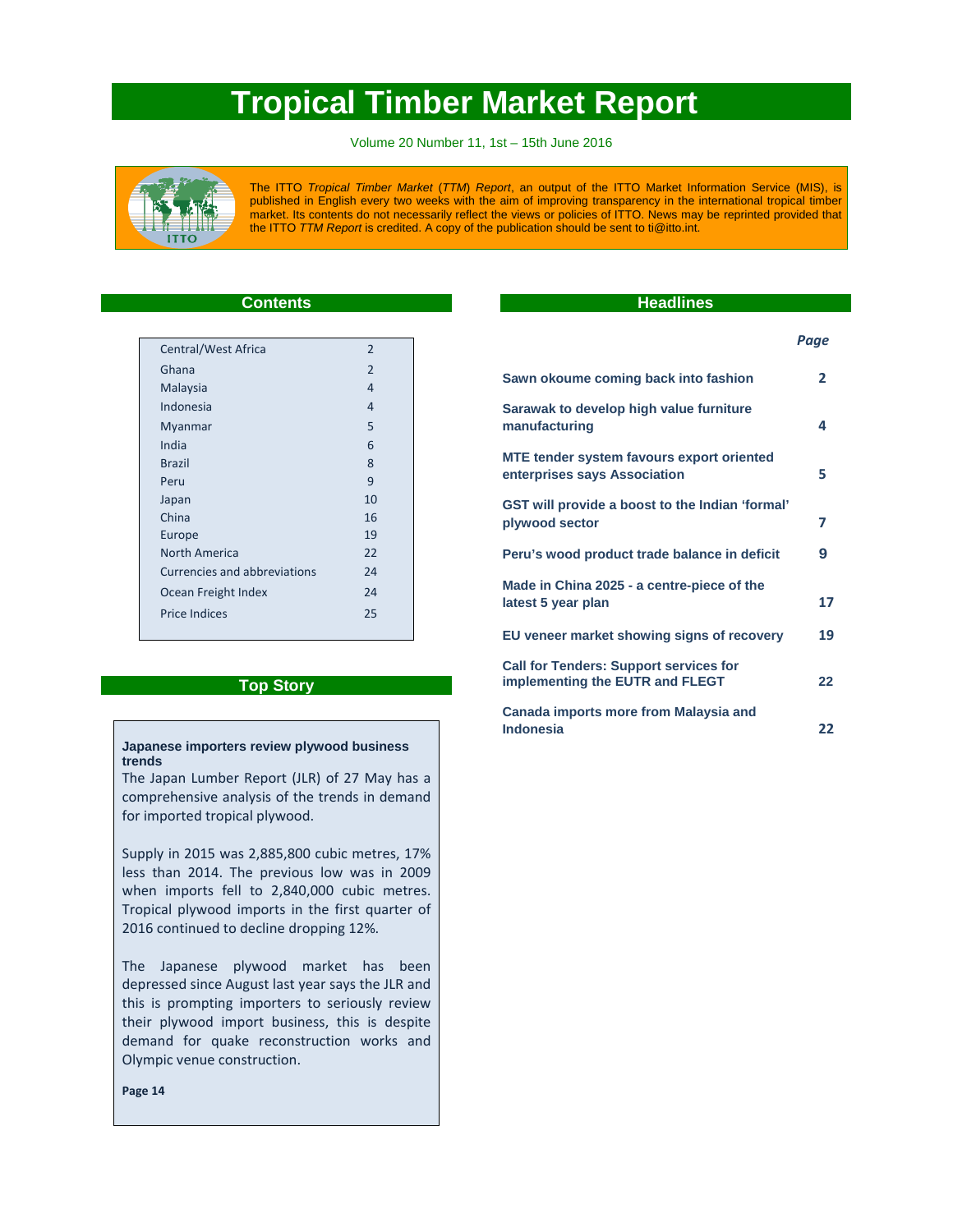# **Central and West Africa**

# **Sawn okoume coming back into fashion**

Producers report that trading conditions in the second quarter were quiet but satisfactory. Looking ahead to the end of the first half year it is unlikely there will be any significant changes in current prices.

While it will be some time before sufficient trade statistics become available to assess the reliability of the increase in demand from China and other major importer countries it is apparent that buyers for the Chinese market are currently more active than they were during the first quarter with an emphasis on sawnwood.

Buyers for China are now more selective and taking a narrow range species. Over recent weeks there has been an upswing in purchases on sawn okoume for the Chinese market in addition to the steady but subdued demand for logs.

# **Will KD requirement apply to all species?**

There is still no official announcement from government in Gabon on their proposal that all export sawnwood should be kiln dried.

Millers and exporters in Gabon have pointed out that kiln drying is not a market requirement for species such as azobe and okan when used for applications such as sea defense works.

In related news, the structure and aims of the proposed Gabon Timber Marketing Board are still under discussion and there is no news on when the Board could be constituted.

In the Republic of Congo it was rumoured that the previous Minister of Forests was considering a policy for mandatory further processing of some or all export sawnwood but the new minister has not alluded to this idea so far. Exports from the Republic of Congo were hard hit during the downturn in Chinese demand for logs last year which prompted consideration of diversifying timber exports.

# **Malaysia edges competition in Middle East markets**

Middle East business continues unchanged although the present emphasis appears orientated to purchases from Malaysia rather than from African suppliers.

Analysts report there is firm buying of panel products in Middle East markets and this has attracted strong competition amongst panel suppliers in Thailand, China and Malaysia. Reports suggest that Malaysian shippers of panels have a competitive edge in Middle East markets.

#### **Log Export Prices**

| West African logs, FOB          |           | Euro per $m^3$ |      |
|---------------------------------|-----------|----------------|------|
| Asian market                    | <b>LM</b> | в              | BC/C |
| Acajou/ Khaya/N'Gollon          | 230       | 230            | 160  |
| Ayous/Obeche/Wawa               | 260       | 260            | 180  |
| Azobe & Ekki                    | 230       | 230            | 160  |
| Belli                           | 250       | 250            |      |
| Bibolo/Dibétou                  | 150       | 145            |      |
| Iroko                           | 330       | 290            | 260  |
| Okoume (60% CI, 40% CE, 20% CS) | 200       | 200            | 160  |
| (China only)                    | 335       |                |      |
| Moabi                           | 210       | 305            | 225  |
| Movingui                        | 160       | 210            | 160  |
| <b>Niove</b>                    | 250       | 160            |      |
| Okan                            | 220       | 210            |      |
| Padouk                          | 345       | 285            | 225  |
| Sapele                          | 315       | 315            | 220  |
| Sipo/Utile                      | 340       | 330            | 265  |
| Tali                            | 310       | 310            |      |
|                                 |           |                |      |

# **Sawnwood Export Prices**

|              | West African sawnwood, FOB | Euro per $m3$ |
|--------------|----------------------------|---------------|
| Ayous        | <b>FAS GMS</b>             | 410           |
|              | Bilinga FAS GMS            | 500           |
|              | Okoumé FAS GMS             | 350           |
|              | Merchantable               | 225           |
|              | Std/Btr GMS                | 290           |
| Sipo         | <b>FAS GMS</b>             | 610           |
|              | <b>FAS</b> fixed sizes     | 610           |
|              | <b>FAS</b> scantlings      | 640           |
| Padouk       | <b>FAS GMS</b>             | 910           |
|              | <b>FAS</b> scantlings      | 1020          |
|              | <b>Strips</b>              | 685           |
| Sapele       | <b>FAS Spanish sizes</b>   | 610           |
|              | <b>FAS</b> scantlings      | 620           |
| <b>Iroko</b> | <b>FAS GMS</b>             | 630           |
|              | Scantlings                 | 700           |
|              | <b>Strips</b>              | 440           |
| Khaya        | <b>FAS GMS</b>             | 450           |
|              | <b>FAS</b> fixed           | 460           |
| Moabi        | <b>FAS GMS</b>             | 610           |
|              | Scantlings                 | 630           |
|              | Movingui FAS GMS           | 420           |

# **Ghana**

# **2010 the boom year for exports**

According to available timber export data for the period 2010 – 2015, the highest volume of wood products exports in a single year was in 2010 (403,000 cu.m) and the lowest volume (251,000 cu.m) was in 2012.

The table below, shows Ghana's annual timber and wood products export volumes from 2010 to 2015.



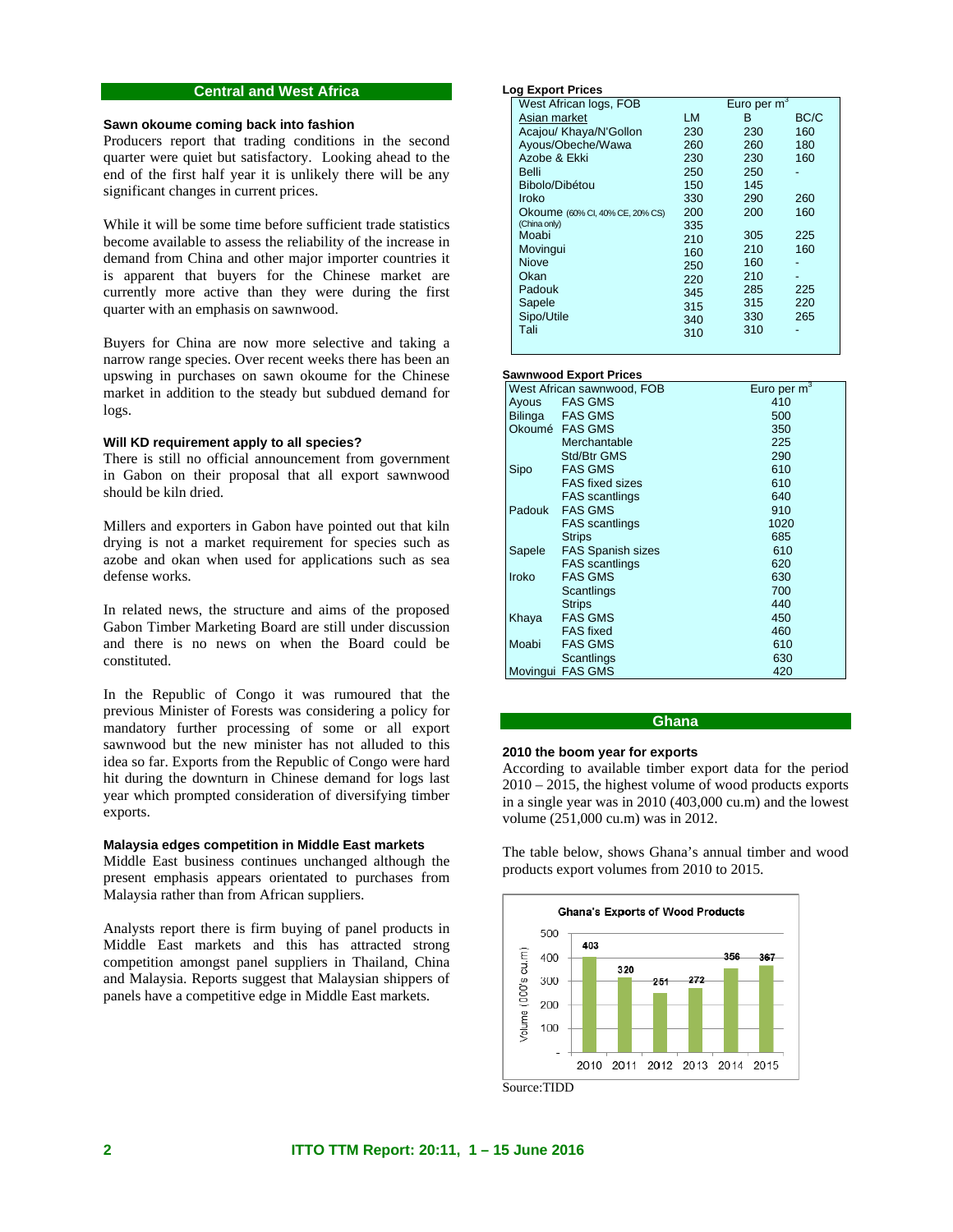The corresponding data on export earnings show that the country earned Euro 187.6 million in 2015 whereas revenue in 2012 dropped to a low of Euro 99.8 million.



Of the products exported during the period, sawnwood, veneer and plywood accounted for almost 86% of the overall total export volume.

The table below shows the range of Ghana's main export wood products for the period 2010 to 2015.

| <b>Product</b>       | cu.m    | <b>Percent</b> |
|----------------------|---------|----------------|
| Sawnwood (AD)        | 593,647 | 30             |
| Sawnwood (KD)        | 375.772 | 19             |
| <b>Sliced Veneer</b> | 137,375 | $\overline{7}$ |
| Plywood              | 515.014 | 26             |
| <b>Rotary Veneer</b> | 42,277  | 2              |
| <b>Billets</b>       | 112.345 | 6              |
| Mouldings            | 79,897  | 4              |
| Poles                | 85.487  | 4              |
| Other wood products  | 27,400  |                |

Source:TIDD

### **Infrastructure loan from Japan**

The Japanese government has announced the reopening of the yen loan window to Ghana specifically for the construction of a new bridge across the Volta River. This is part of the Ghana government's road development plan. Over the years Japan has contributed significantly to Ghana's health, agricultural, infrastructural and social service sectors.

In announcing the support for Ghana, Japan's Prime Minister said the socio-economic development of Ghana had a strong bearing on building a strong foundation for the development of West Africa.

# **Rosewood theft**

The domestic media in Ghana have carried a story on illegal logging of rosewood and other high value timbers from forests in five communities including Namoranteng, Tolla, Nung, Bapeila and Beung in the Upper East Region

of the country. Loggers apparently targeted rosewood which is in high demand in Asia.

For the full story see: http://www.starrfmonline.com/1.9107548

#### **Boule Export prices**

|                      | Euro per $m^3$ |
|----------------------|----------------|
| <b>Black Ofram</b>   | 380            |
| Black Ofram Kiln dry | 474            |
| Niangon              | 489            |
| Niangon Kiln dry     | 540            |
|                      |                |

### **Export Rotary Veneer Prices**

| Rotary Veneer, FOB | Euro per $m3$   |             |
|--------------------|-----------------|-------------|
|                    | CORE (1-1.9 mm) | FACE (>2mm) |
| Ceiba              | $375 +$         | 433         |
| Chenchen           | 490             | 522         |
|                    | 478             | 556         |
| Ogea<br>Essa       | 503             | 561         |
| <b>Ofram</b>       | 350             | 406         |

NB: Thickness below 1mm attract a Premium of 5%

#### **Export Sliced Veneer Prices**

| Sliced Veneer, FOB | Euro per sq. m  |                |
|--------------------|-----------------|----------------|
|                    | Face            | <b>Backing</b> |
| Afrormosia         | $2.00 \text{ }$ | 0.91           |
| Asanfina           | $3.00 \text{ }$ | 0.75           |
| Avodire            | 1.60            | 0.34           |
| Chenchen           | $1.40 \text{ }$ | 0.36           |
| Mahogany           | 1.80            | 0.92           |
| Makore             | $1.80 +$        | 0.80           |
| Odum               | 1.75            | 0.40           |

#### **Export Plywood Prices**

| Plywood, FOB     | Euro per $m^3$            |         |                                       |
|------------------|---------------------------|---------|---------------------------------------|
| <b>BB/CC</b>     | Ceiba                     | Ofram   | Asanfina                              |
| 4 <sub>mm</sub>  | $415+$                    | $590 +$ | 641                                   |
| 6 <sub>mm</sub>  | 487                       | 535     | $610+$                                |
| 9 <sub>mm</sub>  | 407                       | 450     | 613                                   |
| 12mm             | 369                       | 463     | 480 <sup><math>\triangle</math></sup> |
| 15 <sub>mm</sub> | $400 \blacktriangleright$ | 397     | 430                                   |
| 18mm             | $290+$                    | 417     | 370                                   |

Grade AB/BB would attract a premium of 10%, B/BB 5%, C/CC 5% and CC/CC 10%.

# **Export Sawnwood Prices**

| Ghana Sawnwood, FOB               |                                       | Euro per $m3$        |
|-----------------------------------|---------------------------------------|----------------------|
| FAS 25-100mm x 150mm up x 2.4m up |                                       | Air-dried Kiln-dried |
| Afrormosia                        | 860                                   | 925                  |
| Asanfina                          | 492                                   | 564                  |
| Ceiba                             | 297                                   | 368                  |
| Dahoma                            | 419                                   | 455                  |
| Edinam (mixed redwood)            | 537                                   | 599                  |
| Emeri                             | 480                                   | 535                  |
| African mahogany (Ivorensis)      | 810                                   | 970                  |
| Makore                            | $710 +$                               | 831                  |
| Niangon                           | 610                                   | 873                  |
| Odum                              | $755 +$                               | 862                  |
| Sapele                            | 680 <sup><math>\triangle</math></sup> | 763                  |
| Wawa 1C & Select                  | $395 +$                               | 440                  |

#### **Export Added Value Product Prices**

| Parquet flooring 1st grade                                | FOB Euro per sq.m |            |         |
|-----------------------------------------------------------|-------------------|------------|---------|
|                                                           | 10x60mm           | 10x65-75mm | 14x70mm |
| Apa<br>Odum                                               | 12.00             | 14.47      | 17.00   |
|                                                           | 9.00              | 11.33      | 13.00   |
| Hyedua                                                    | 13.00             | 18.22      | 16.30   |
| Afrormosia<br>---<br>.<br>$\overline{\phantom{0}}$<br>- - | 13.72             | 13.93      | 17.82   |

Grade 2 less 5%, Grade 3 less 10%.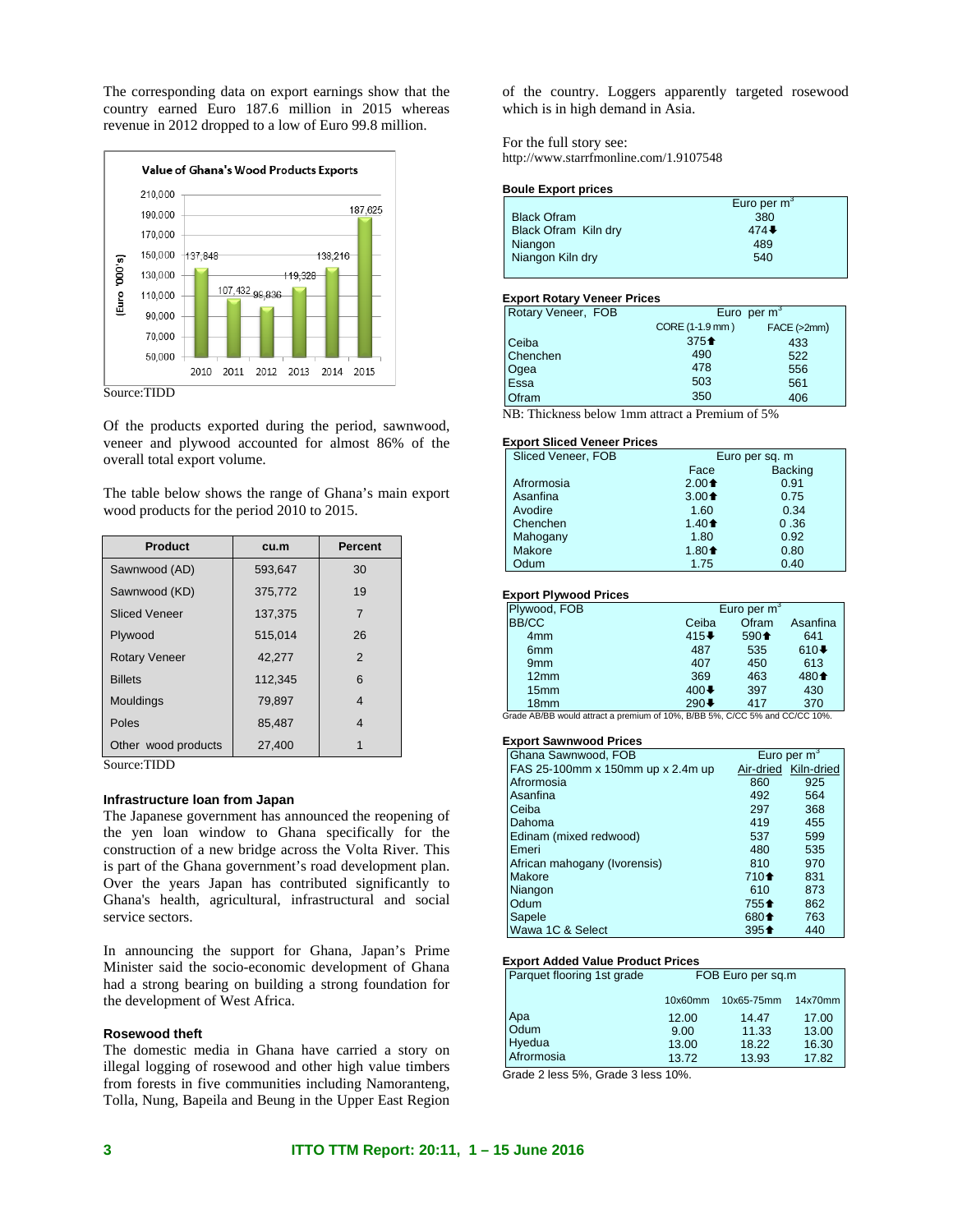# **Malaysia**

**Sarawak to develop high value furniture manufacturing**  The Sarawak state government is taking steps to boost competitiveness of its downstream timber industries in international markets. Among the steps being taken include establishing technical collaboration between industry players in support of research and development on acacia other plantation timbers for the manufacturing of high quality furniture.

So far the government has created a position at the University Malaysia, Sarawak to conduct research and development on furniture design and high value furniture manufacturing. In addition there are plans to set up a trading house for the continuous supply of suitable raw materials.

The State government was recently informed on efforts taken to review and develop industrial training programmes to support the needs of downstream industry as well as increasing participation of small and medium enterprises in the state. The State aims to improve infrastructure and facilities to boost growth of the furniture industry and is inviting foreign investors to develop the downstream timber industry in Sarawak.

To satisfy international market requirements the state government has improved the Sarawak Timber Legality Verification System to ensure it will attract international recognition and acceptance in importing countries.

#### **Sarawak export statistics**

Latest report from the Department of Statistics compiled by Sarawak Timber Association show the value of log exports in the first four months of 2016 was RM 545.34 million from 899,944 cu.m metres. The corresponding figures for 2015 were RM 595.17 million from 895,147 cu.m metres.

| <b>Destination</b> | 2015    | 2016    |
|--------------------|---------|---------|
| India              | 509,935 | 500,379 |
| Indonesia          | 153,364 | 253.638 |
| Taiwan P.o.C       | 97,922  | 64.502  |
| Vietnam            | 35,671  | 42.595  |
| Japan              | 36,145  | 15.637  |

| Sarawak log exports, Jan - Apr (cu m) |
|---------------------------------------|
|---------------------------------------|

|  | Sarawak plywood exports, Jan – Apr (cu m) |  |
|--|-------------------------------------------|--|
|  |                                           |  |

| Destination  | 2015    | 2016    |
|--------------|---------|---------|
| Japan        | 387,451 | 319,120 |
| South Korea  | 62,136  | 69,583  |
| Taiwan P.o.C | 67,338  | 50,386  |
| Yemen        | 54,953  | 35,442  |
| UAE          | 4,980   | 14,197  |

Sarawak sawnwood exports, Jan – Apr (cu m)

| <b>Destination</b> | 2016   | 2015   |
|--------------------|--------|--------|
| Philippines        | 78.92  | 46,649 |
| Thailand           | 26,508 | 45,479 |
| Yemen              | 21,737 | 26.944 |
| Taiwan P.o.C       | 18,551 | 24,414 |
| Oman               | 11,722 | 9.015  |

# **Purpose built agarwood distillation and research complex**

Non timber forest products have always had a place in ITTO' work and in the case of agarwood (timber from the trees in the genus Aquilaria), ITTO has been working with CITES to ensure international trade is controlled in a legal manner. Agarwood is also known as eaglewiid, oud, gharu or aloeswood.

A company in Malaysia, Asia Plantation Capital, celebrated the first anniversary of its purpose built agarwood distillation and research complex in Masai, Johore. The complex covers 4,000 square metres and has a wood chip processing plant, a fragrance stick factory and a research unit. The factory utilises sustainable and environmentally-friendly energy systems throughout.

For more see:

http://www.eco-business.com/press-releases/asia-plantationcapital-celebrates-1st-anniversary-of-agarwood-distillery/

# **Indonesia**

# **Growth target cut**

The Indonesian government has lowered the economic growth target for 2016 to 5.1%, down from the 5.3% set at the beginning of the year.

Suahasil Nazara, Head of the Fiscal Policy Office in the Ministry of Finance, said domestic consumption is unlikely to grow as strongly as first thought. The lowering of the growth target will necessitate adjustment of the State budget which is likely to impact spending on infrastructure.

# **Forestry's contribution to GDP less than 1%**

On International Forest Day Indonesia's President announced his intention to issue a moratorium on land clearing for oil palm plantations. This would extend the current moratorium on primary forest clearing and peatland conversion.

The contribution of the forestry and timber sectors to the economy of Indonesia has fallen sharply over the past 2 decades and today it is estimated that the two sectors contribute less than 1% to the country's GDP. The forestry sector is not mentioned in the National Medium Term Development Plan 2015-2019 as a development priority.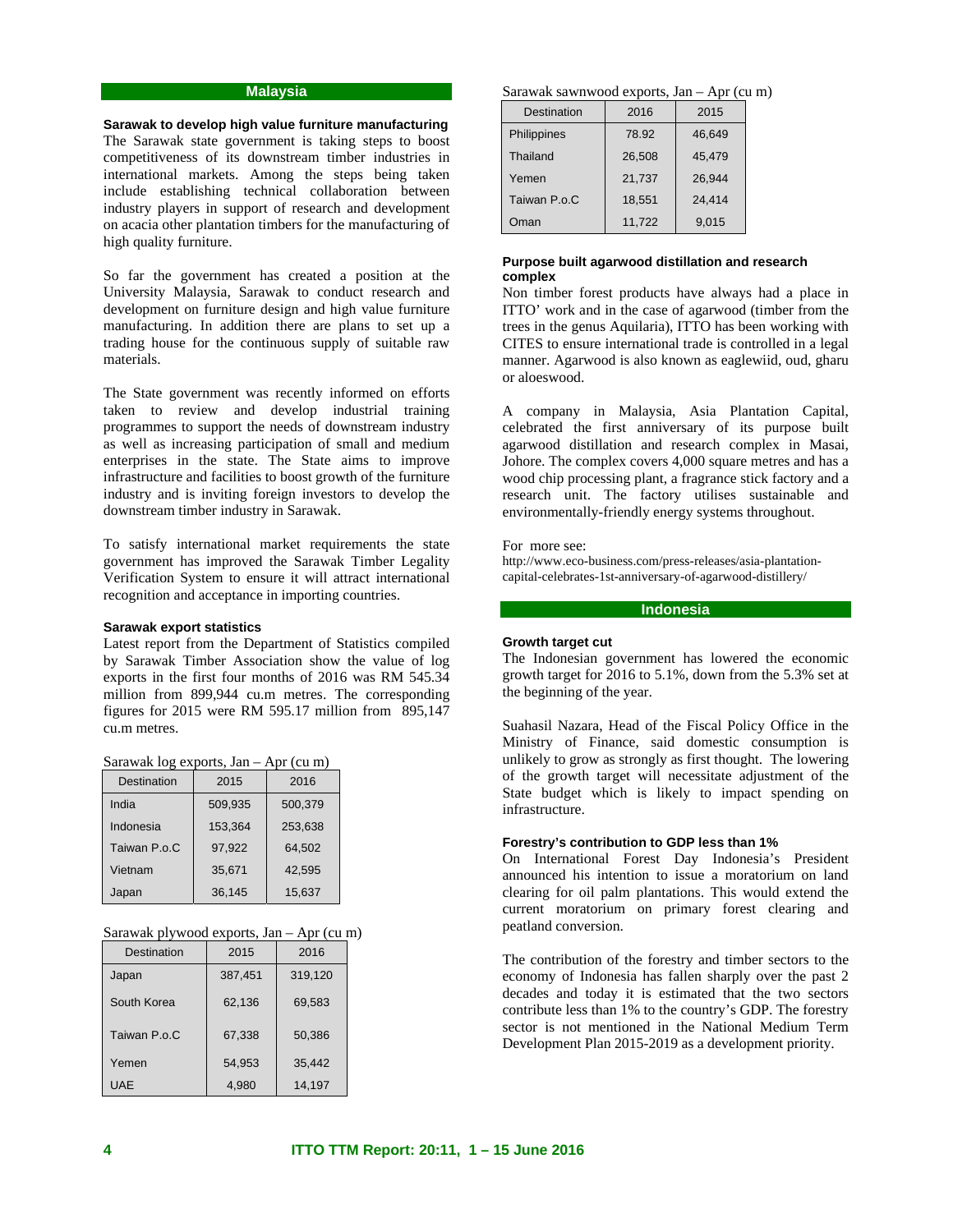# **US\$22 million grant for development of forest communities**

The World Bank has announced a US\$22 million grant to reduce poverty amongst Indonesian communities dependent on the forest.

The proposal, which attracted this support from the World Bank, was developed in cooperation with the International Finance Corporation, the Asian Development Bank and a raft of bi-lateral and multilateral organizations.

# **Hollande asks - quickly implement FLEGT scheme**

President Joko Widodo recently met with Japanese Prime Minister Shinzo Abe and French President Francois Hollande.

The statement after the meeting said discussions touched on the strengthening economic partnerships, tariff reductions and improved market access for Indonesia's marine, agricultural and horticultural products. The French President expressed optimism that the Forest Law Enforcement Governance and trade system will bring benefits to both Indonesia and France.

# **Indonesian panel price indices**



Data source: License Information Unit in http://silk.dephut.go.id/

### **Myanmar**

# **Minister comments on harvesting ban**

The latest developments on Myanmar's harvesting ban have been rather remarkable with Minister Own Win speaking on the government's thinking during two separate events.

In response to the question in Parliament, Ohn Win said the Ministry was taking measures to stop logging for the coming fiscal year (April 2016 to March 2017).

On a second occasion, a forest rehabilitation workshop in Nay Pyi taw, Ohn Win confirmed that the extraction of teak and other hardwood logs would be suspended but then said extraction would continue within the annual allowable cut (AAC) for 2016-17 to meet the domestic timber needs.

Analysts report a decision has been taken to suspend the 10 Years Management Plan and suspend all harvesting of teak and hardwoods in Bago Yoma, the home of teak. Bago Yoma or the Pegu range is a range of low mountains and uplands between the Irrawaddy and the Sittaung River in Central Myanmar. This area was once heavily forested with teak and other commercial hardwoods.

### **Log prices surge**

When the announcement of the logging restrictions became known the price of teak logs made available to the market by the Myanma Timber Enterprise (MTE) almost doubled.

An MTE official has been quoted as saying the current price of teak varies between US\$1,200 to US\$1,600 /H.ton and from US\$200 to US\$500/H.ton for hardwoods. Logs sold into the local market through tenders are not subject to grading which account for the wide range in prices.

# **MTE tender system favours export oriented enterprises says MFPMF**

Dr Sein Win, Chairman of Myanmar Forest Products Merchants Federation (MFPMF) has said the MTE tender system which prices logs in US dollars makes it hard for mills servicing the domestic market to compete with those buying for processing for export.

The statements from MFPMF attracted sharp criticism from foreign owned mills saying MFPMF was only speaking on behalf of one segment of the sector.

Representatives of MFPMF, the major private sector Association, have been quoted as supporting the logging suspension. Dr. Sein Win has said a logging suspension for one or two years would not greatly impact the processing industry but that it would definitely affect contactors used by MTE to harvest and haul logs.

The MFPMF expressed optimism for the future when it learnt from MTE that current teak log stocks are estimated in the region of 100,000 H.tons with hardwood log stocks estimated at around 1 million H.tons but these figures have not been verified. A rather different view has been expressed by teak exporters who believe that the reliability of the teak stocks figures, until verified, could lead to speculative buying.

# **Chairmanship of ASEAN Furniture Industrial Council to Myanmar**

The Myanmar Furniture Industrial Council (MFIC) comprising the Wood Based Furniture Association and the Myanmar Rattan and Bamboo Association is to assume the Chairmanship of ASEAN Furniture Industrial Council when Malaysia's chairmanship ends. The aim of the MFIC is encourage added value manufacturing and exports.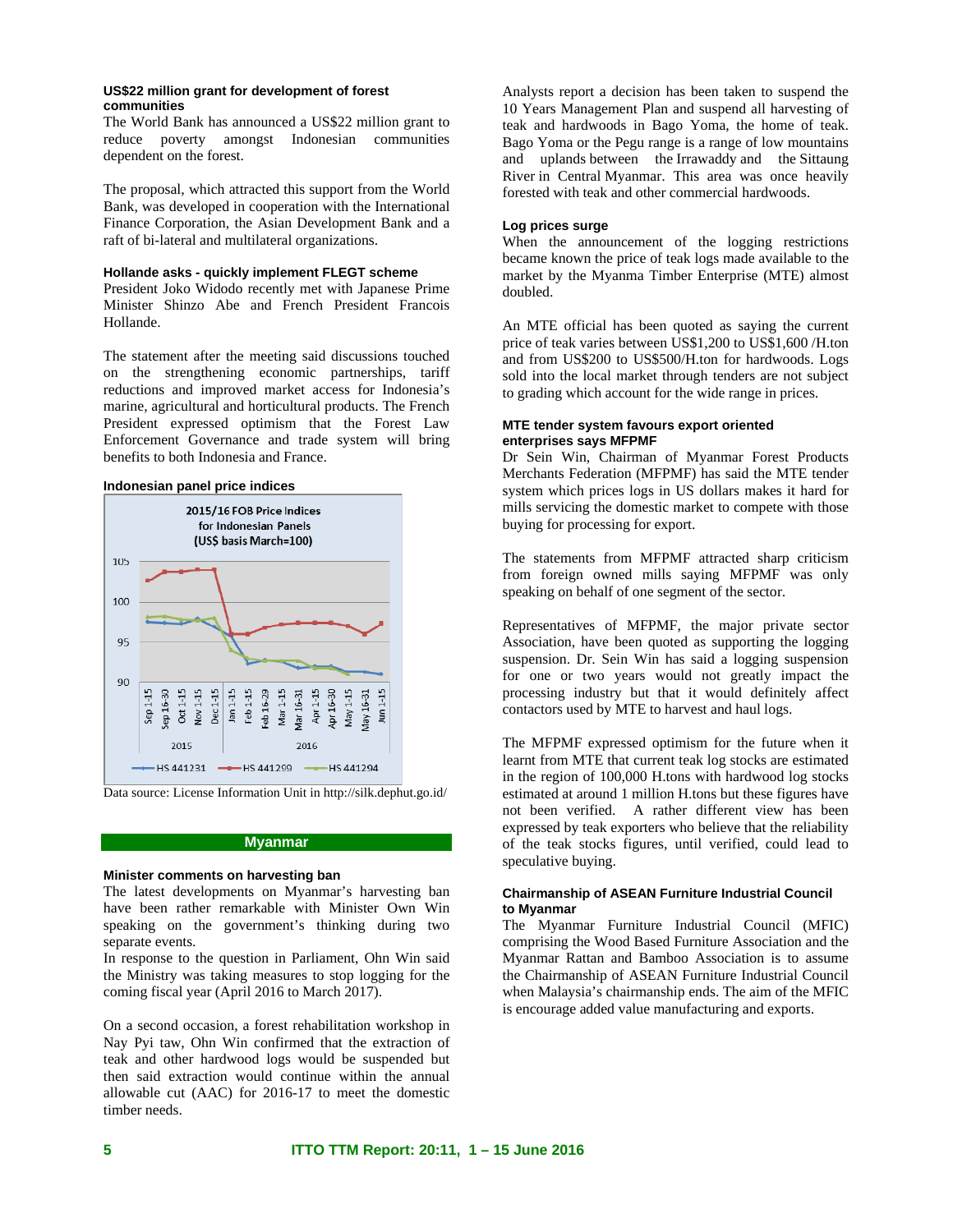# **Myanmar Investment Commission reconstituted to delight of investors**

The Myanmar Investment Commission (MIC), a government-run body responsible for approving major local and foreign investments, has been reformed with 11 members according to a statement from the Office of the President.

It is understood that the new commission will be chaired by U Kyaw, Win Minister of Planning and Finance. Commerce Minister U Than Myint has been named Vice President and U Aung Naing Oo, the secretary in the previous commission will keep the same position.

The other members include Attorney General U Tun Tun Oo, as well as permanent secretaries from the commerce, planning and finance, and natural resources and environmental conservation ministries.

Analysts report investors welcomed the formation of the new commission as there was a delay in processing application in the months since the old commission stopped functioning in March.

# **Long delays at Port Yangon**

Cargo vessels set to discharge at Port of Yangon faced long delays during May as a result of congestion. News reports say vessels had to wait 3-4 times longer than was usual.

The bulk of Myanmar's trade passes through Port of Yangon and with the fast pace of recent economic growth there has been a doubling of the number of vessels calling at the port.

#### **India**

### **All aspects of Indian life and economy impacted by the monsoon**

On 8 June the India Meteorological Department declared the onset of the 2016 monsoon 2016 in Kerala.

The annual monsoons are India's most important weather event and have a major impact on agricultural output which translates into consumer sentiment. India receives 80% of its annual rainfall during the monsoon season, which runs between June and September.

When there is a 'good' monsoon sentiment rises and wallets open. There is no aspect of Indian life that is not impacted by the monsoon, politics, investments, housing, GDP and inflation.

The Indian Meteorological Department says "conditions are favourable for further advance of southwest Monsoon into some parts of central Arabian Sea, coastal Karnataka, remaining parts of Kerala and Tamil Nadu, some more parts of south interior Karnataka, some parts of south Andhra Pradesh and some more parts of central Bay of Bengal.

See: file:///C:/Users/Owner/Downloads/20160608\_pr\_32.pdf

# **Auctions of domestic teak and hardwoods**

The last auctions concluded in the Surat and Valsad Division Forestry Depots drew subdued interest on the part of buyers which were mostly representatives of regional sawmills. As a result of the lower than expected demand prices were somewhat lower than expected. The price range secured for various grades is shown below.

| <b>Teak logs</b>             | Per cubic foot |
|------------------------------|----------------|
| A for sawing                 | Rs.2300-2400   |
| B or sawing                  | Rs. 2100-.2200 |
| A Long length logs           | Rs. 1900-2000  |
| B Long length logs           | Rs. 1800-1900  |
| Long length, Medium Quality  | Rs. 1500-1700  |
| Short Length, Medium Quality | Rs. 1250-1450  |
| Short Length, small logs     | Rs.1100-1200   |

Variations depend on quality, length and average girth of logs.

Good quality non-teak hardwood logs, 3 to 4 metres in length having girths of 91cm or more of haldu (Adina cordifolia), laurel (Terminalia tomentosa), kalam (Mitragyna parviflora) and Pterocarpus marsupium attracted higher prices than at the most recent auction in the range of Rs.800-900 for top quality logs and Rs.400- 500 per cu.ft for medium quality logs.

E-auctions have been announced for the North and South Divisions of Dangs and Valsad forests from13 to 22 June.

# **New suppliers of teak**

There have been changes in some prices reflecting the girth and lengths of recently arrived logs.

Honduras, China, Myanmar and Taiwan P.o.C are now shipping significant volumes of teak logs and these countries are now included in the table below.

Analysts report a sizeable quantity of logs (reportedly plantation logs) is now arriving from Myanmar.

|                       | US\$ per cu.m<br>C&F |
|-----------------------|----------------------|
| Angola logs           | 459-574              |
| Belize logs           | 350-400              |
| Benin logs            | 290-714              |
| Benin sawn            | 530-872              |
| Brazil logs           | 321-665              |
| <b>Brazil squares</b> | 370-556              |
| Cameroon logs         | 405-616              |
| China sawn            | 855-1118             |
| Colombia logs         | 357-775              |
| Congo D. R. logs      | 450-761              |
| Costa Rica logs       | 286-780              |
| Côte d'Ivoire logs    | 289-756              |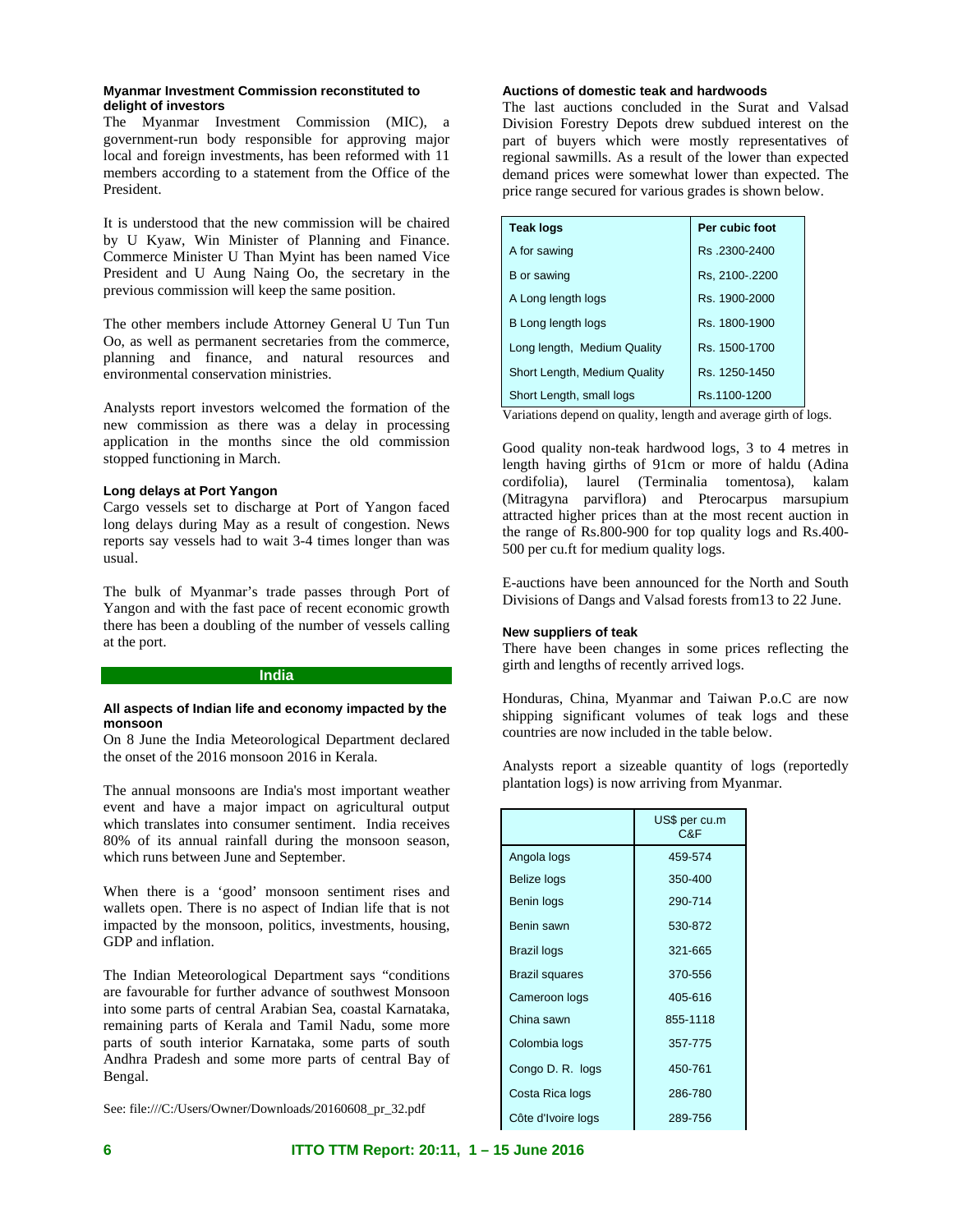| Ecuador squares                    | 254-564   |
|------------------------------------|-----------|
| El-Salvador logs                   | 399-732   |
| Ghana logs                         | 276-434   |
| Guatemala logs                     | 360-451   |
| Guyana logs                        | 300-450   |
| Honduras                           | 471-539   |
| Kenya logs                         | 515-876   |
| Laos logs                          | 300-605   |
| Liberia logs                       | 265-460   |
| Malaysian logs                     | 225-516   |
| Myanmar logs                       | 756-884   |
| Myanmar sawn                       | 1486-2749 |
| Mexican logs                       | 289-808   |
| Nicaragua logs                     | 402-505   |
| Nigeria squares                    | 321-405   |
| Panama logs                        | 335-475   |
| PNG logs                           | 443-575   |
| Sudan logs                         | 488-857   |
| Taiwan P.o.C logs                  | 1036-2126 |
| Tanzania teak, sawn                | 307-613   |
| <b>Thailand logs</b>               | 511-700   |
| Togo logs                          | 354-590   |
| <b>Trinidad and Tobago</b><br>logs | 603-753   |
| Uganda logs                        | 407-890   |

Price range influenced by length and cross section

# **Prices for locally sawn hardwoods**

The US dollar/Rupee exchange rate remained stable over the past two weeks allowing importers to maintain past price levels.

| Sawnwood           | <b>Rs</b> |
|--------------------|-----------|
| Ex-mill            | per cu.ft |
| Merbau             | 2400-2650 |
| Balau              | 1750-1950 |
| Resak              | 1250-1450 |
| Kapur              | 1750-1890 |
| Kempas             | 1250-1350 |
| <b>Red Meranti</b> | 1200-1350 |
|                    |           |
| Radiata pine AD    | 850-950   |
| Whitewood          | 850-950   |

Price range influenced by length and cross section

### **Myanmar teak flitches resawn in India**

Ex-mill prices for sawn teak remain unchanged.

| Sawnwood (Ex-mill)               | Rs. per cu.ft |
|----------------------------------|---------------|
| Myanmar Teak (AD)                |               |
| Export Grade F.E.Q.              | 8000-15000    |
| Teak A grade                     | 6500-7500     |
| Teak B grade                     | 5000-5500     |
| <b>Plantation Teak FAS grade</b> | 4000-4500     |
|                                  |               |

Price range influenced by length and cross section

# **Prices for imported sawnwood**

Some prices have moved mainly reflecting changes in demand.

| Sawnwood, (Ex-warehouse) (KD) | $\text{Rs}$ per ft <sup>3</sup> |
|-------------------------------|---------------------------------|
| <b>Beech</b>                  | 1350-1450                       |
| Sycamore                      | 1500-1650                       |
| Red oak                       | 1600-1750                       |
| <b>White Oak</b>              | 2100-2150                       |
| American Walnut               | 3800-4200                       |
| Hemlock clear grade           | 1300-1400                       |
| Hemlock AB grade              | 1250-1300                       |
| Western Red Cedar             | 1650-1850                       |
| Douglas Fir                   | 1350-1450                       |

Price variations depend mainly on length and cross section

**GST will provide a boost to the formal plywood sector**  The Indian government is aiming to pass an amendment to the Goods and Services Tax (GST) bill during the current session of parliament. The Minister of Finance, Arun Jaitley, has indicated that the new rate of GST will be kept as moderate as possible.

Analysts are confident, if passed, the GST has the potential to add around 2% to the country's GDP.

The proposed new GST will replace a host of indirect taxes and create a common tax system for the national market. Analysts suggest the GST will provide a boost to the plywood sector, a Rs 200 billion market supplied by hundreds of small and 'unregulated' enterprises. It is estimated that around 75% of the Indian plywood market is satisfied by small and unregulated players.

Century Plyboards and Greenply Industries are major 'organised' market players. Spokespeople for the organised sector say the GST will reduce the unfair advantage unorganied enterprises have in the plywood market.

For more see:

http://economictimes.indiatimes.com/articleshow/52667688.cms ?utm\_source=contentofinterest&utm\_medium=text&utm\_campa ign=cppst And

http://www.moneycontrol.com/news/results-boardroom/gstpassage-to-benefit-co-16-18-margin-sustainablecenturyply\_6815241.html?utm\_source=ref\_article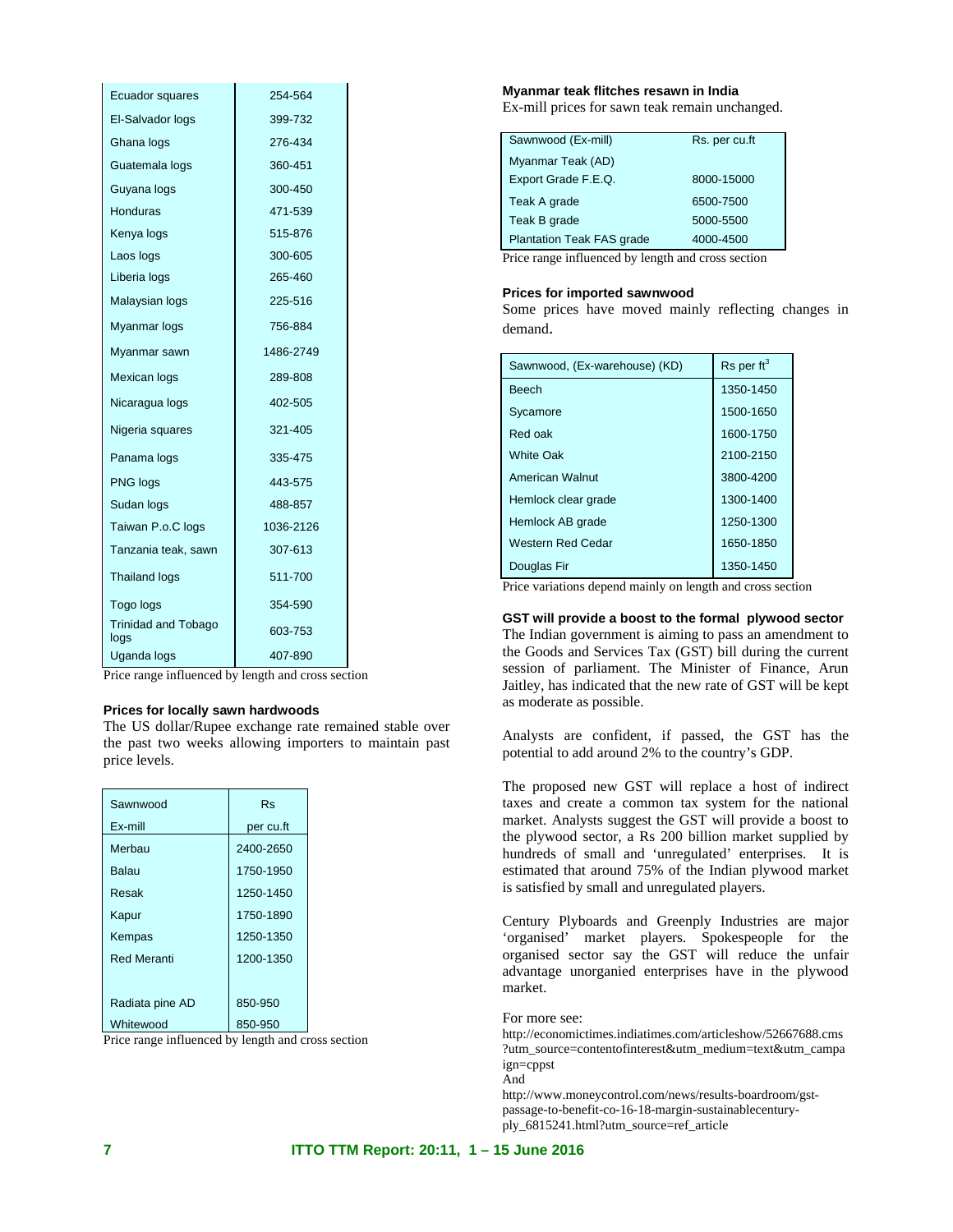| Prices for WBP Marine grade plywood from domestic |  |  |
|---------------------------------------------------|--|--|
| mills                                             |  |  |

| Plywood,                      | Rs. per<br>sq.ft |
|-------------------------------|------------------|
| Ex-warehouse, (MR<br>Quality) |                  |
| 4mm                           | 41.55            |
| 6 <sub>mm</sub>               | 55.00            |
| 9 <sub>mm</sub>               | 70.00            |
| 12mm                          | 86.00            |
| 15 <sub>mm</sub>              | 114.50           |
| 18 <sub>mm</sub>              | 120.00           |

# **Domestic ex-warehouse prices for locally manufactured MR plywood**

|                                    | Rs. per sq.ft |          |
|------------------------------------|---------------|----------|
|                                    | Rubberwood    | Hardwood |
| 4 <sub>mm</sub>                    | Rs.21.00      | Rs.31.00 |
| 6 <sub>mm</sub>                    | Rs.31.80      | Rs.40.00 |
| 9 <sub>mm</sub>                    | Rs.40.00      | Rs.48.50 |
| 12mm                               | Rs.49.00      | Rs.58.50 |
| 15 <sub>mm</sub>                   | Rs.59.50      | RS.71.50 |
| 19mm                               | Rs.67.80      | Rs.80.00 |
|                                    |               |          |
| Flexible<br>5 <sub>mm</sub><br>ply | Rs.42.00      |          |

#### **Brazil**

# **Outlook for the Brazilian furniture industry**

During the 26th MOVERGS Congress, to be held in late June Marcelo Meadow a Director of IEMI – Inteligencia de Mercado will present an outlook for the furniture sector in Brazil.

The MOVERGS Congress aims to bring together professionals in the furniture sector to update on market trends and technology and to offer solutions for companies to become better able to compete in current market conditions.

Among the themes that will be addressed are domestic supply and demand for furniture, including the development of new product lines, the evolution of sales channels and domestic consumption, opportunities for export and the challenges to be overcome and an assessment of the current market situation, recent developments and future trends.

For more see: http://www.movergs.com.br/congresso/

# **Technical standard for wood frame homes**

A commission of the Brazilian Association for Technical Standards (ABNT) will be established this month to develop a technical standard for a wood frame construction system.

The Brazilian Association of Mechanically-Processed Timber Industry (ABIMCI) has actively participated in the process to get this commission launched and has commissioned the preparation of updates on the technical standard for this construction system developed by the Brazilian Wood Committee.

The commission plans to involve participants from the construction industry, the Paraná State Union of Civil Construction Industry (SINDUSCON-PR) and also involved consumers.

The aim is to develop technical standards upon which guarantees to consumers can be based.

Once the standards are agreed the next challenge requires overcoming two main obstacles:

- the misconception by many institutions that wooden houses are buildings designed for lowincome buyers
- the acceptance by financial institutions and banks that loans to people building wooden homes are no more risky than for any other form of construction.

ABIMCI recognises it is important to promote an interface between government, public institutions and the production sector in order to stimulate a large-scale wooden frame housing construction in Brazil.

# **EU/FAO programme to address bottlenecks to producing legal tropical timber**

A recent news item from FAO announced the European Commission (EC) and FAO have agreed to step up joint efforts to support tropical timber producing countries in curbing illegal logging, improving forest governance and promoting the trade of legally sourced timber.

See: http://www.fao.org/news/story/en/item/414279/icode/

The FAO news items say a US\$30 million funding agreement has been signed by Veronique Lorenzo of the European Commission, Directorate-General for International Cooperation and Development, and René Castro Salazar, FAO Assistant Director-General for Forestry, to support the next phase of FAO's Forest Law Enforcement, Governance and Trade (FLEGT) Programme, set to run through 2020.

The new fund includes approximately US\$18 million from the EC, US\$7.25 million from the United Kingdom and US\$5.3 million from the Government of Sweden.

The focus of the new programme will be on empowering smallholders and a key part of the new phase involves greater collaboration with private sector in both producer and consumer countries to address some of the bottlenecks to producing legal timber.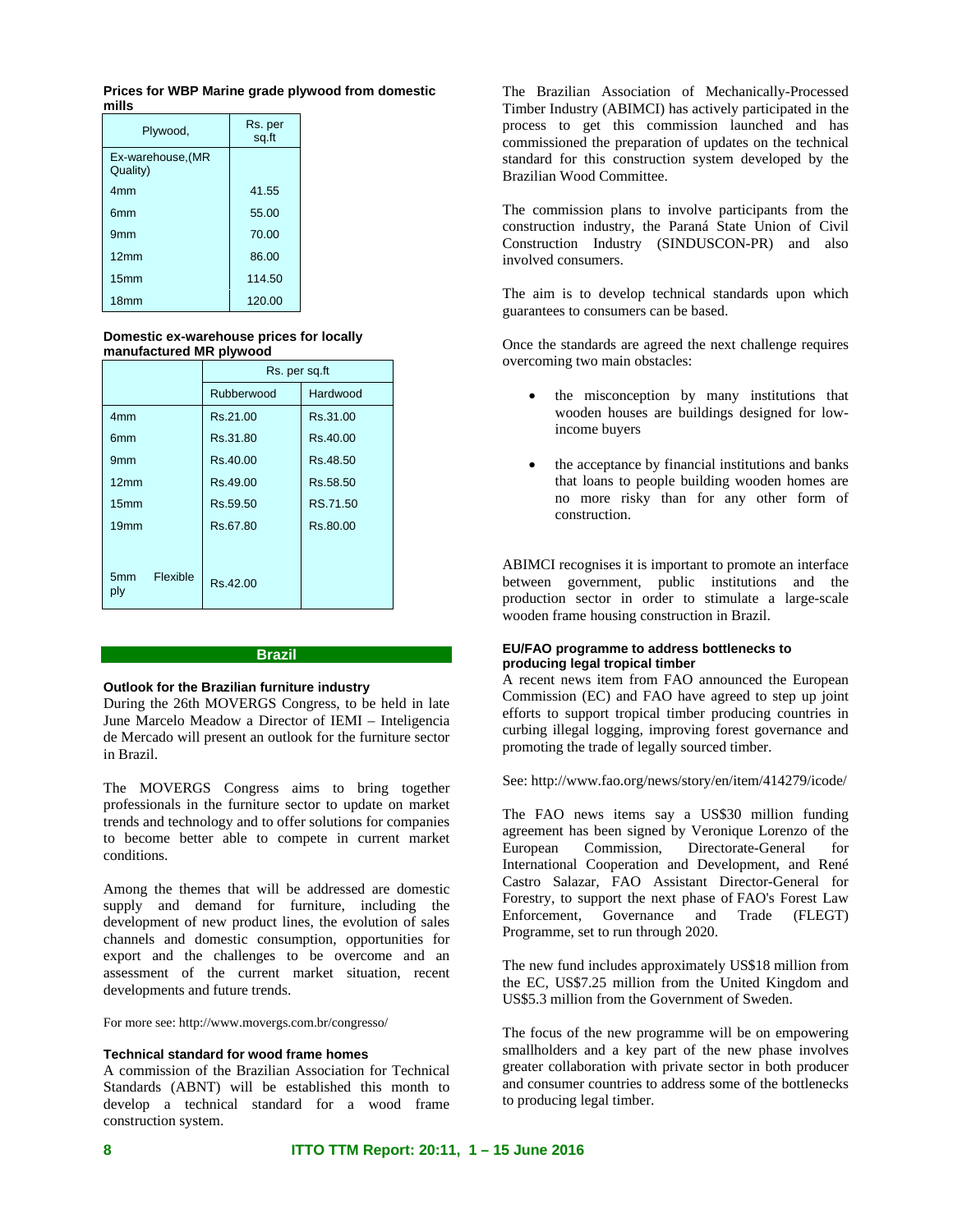The aim of the new programme, says FAO, "will involve looking specifically at empowering small- and medium forest enterprises in Africa, Latin America, the Caribbean and Asia, which employ some 140 million people worldwide. The idea is to help them to "go legal", gain access to green markets and become active participants in the sustainable management of forest resources."

### **Wood product exports revenue rise**

Brazil's exports of wood-based panels tripled between January and April 2016 amounting to 269,000 cu.m, compared to 86,000 cu.m exported in the same period in 2015.

Pulp exports January to April grew 16.7% year on year and paper exports increased 7.8% over the same period.

Total earnings from wood-based panel, pulp and paper exports between January-April 2016 amounted to US\$2.6 billion, a 7.3% increase compared to the same period in 2015.

Domestic sales of wood-based panels totalled 2.1 million cu.m in the first four months of 2016 some 8% lower compared to the same period last year.

#### **Domestic Sawnwood Prices**

| Brazil sawnwood, domestic (Green ex-mill) | $US$$ per m <sup>3</sup> |
|-------------------------------------------|--------------------------|
| lpé                                       | 753                      |
| Jatoba                                    | 370                      |
| Massaranduba                              | 346                      |
| Muiracatiara                              | 362                      |
| Angelim Vermelho                          | 318                      |
| Mixed red and white                       | 202                      |
|                                           |                          |
| Eucalyptus (AD)                           | 184                      |
| Pine (AD)                                 | 130                      |
| Pine (KD)                                 | 148                      |

Source: STCP Data Bank

### **Domestic Plywood Prices (excl. taxes)**

| Parica   | US\$ per $m3$   |
|----------|-----------------|
| 4mm WBP  | $502 +$         |
| 10mm WBP | $394 \text{ +}$ |
| 15mm WBP | $343+$          |
| 4mm MR   | $450 +$         |
| 10mm MR  | $333 +$         |
| 15mm MR  | $307 +$         |
|          |                 |

Prices do not include taxes

#### Source: STCP Data Bank **Domestic Log Prices**

| DUITESUL LUY FILLES                                      |                |  |
|----------------------------------------------------------|----------------|--|
| Brazilian logs, mill yard, domestic                      | US\$ per $m^3$ |  |
| lpê                                                      | 162            |  |
| Jatoba                                                   | 90             |  |
| Massaranduba                                             | 94             |  |
| Miiracatiara                                             | 97             |  |
| Angelim Vermelho                                         | 89             |  |
| Mixed redwood and white woods                            | 76             |  |
| $C_{\text{ouroo}}$ CTCD D <sub>ota</sub> D <sub>op</sub> |                |  |

Source: STCP Data Bank

### **Prices For Other Panel Products**

| Domestic ex-mill Prices | US\$ per m <sup>3</sup> |
|-------------------------|-------------------------|
| 15mm MDParticleboard    | 223                     |
| 15mm MDF                | 298                     |
|                         |                         |

Source: STCP Data Bank

#### **Export Sawnwood Prices**

| Sawnwood, Belem/Paranagua Ports, FOB | $US$$ per m <sup>3</sup> |
|--------------------------------------|--------------------------|
| Ipe                                  | 1416                     |
| Jatoba                               | 925                      |
| Massaranduba                         | 737                      |
| Muiracatiara                         | 720                      |
| Pine (KD)                            | 197                      |

*FOB Belém/PA; Paranaguá/PR; Navegantes/SC and Itajaí/SC Ports.* 

*High quality wood (no cracks / without knots) / Measuring 2,50 m in length; 15 cm wide; and 30 mm thick.*  Source: STCP Data Bank

#### **Export Plywood Prices**

| Pine Plywood EU market, FOB | $US$$ per m <sup>3</sup> |
|-----------------------------|--------------------------|
| 9mm C/CC (WBP)              | 309                      |
| 12mm C/CC (WBP)             | 281                      |
| 15mm C/CC (WBP)             | 278                      |
| 18mm C/CC (WBP)             | 274                      |
| $\sim$                      |                          |

Source: STCP Data Bank

### **Export Prices For Added Value Products** FOB Belem/Paranagua Ports  $US$$  per  $m<sup>3</sup>$

|                        | <b>Decking Boards</b> | lpê    | 2.636 |
|------------------------|-----------------------|--------|-------|
|                        |                       | Jatoba | 1.538 |
| Source: STCP Data Bank |                       |        |       |

#### **Peru**

### **Wood products trade deficit**

Despite having huge forest resources which could provide raw materials for wood product manufacturers and exporters, the reality, according to the Ministry of Agriculture and Irrigation (MINAGRI), is that Peru has experienced a negative trade balance in wood products for many years. For example, between 2003 and 2013, wood product imports increased by almost 300% while exports barely expanded.

In 2015 wood product exports declined by over 10% to just US\$336 million but imports only fell 4%. Clearly domestic production is not meeting local market needs and this is most obvious in the added value segment of the market. Imported furniture in 2015 was worth US\$120 million and imported panels were valued at US\$91 million. Peru exports mainly sawnwood and plywood.

The situation is even more extreme for paper based products where imports exceed exports by a massive margin (imports US\$668 million, exports US\$67 million).

It is only for non-wood products that Peru's trade balance is positive but these products are exported without further processing.

The weakness of domestic production of value added wood products has prompted the Minister of Production, Piero Ghezzi, to prepare plans to create a fund of US\$155 million in order to provide loans to timber enterprises.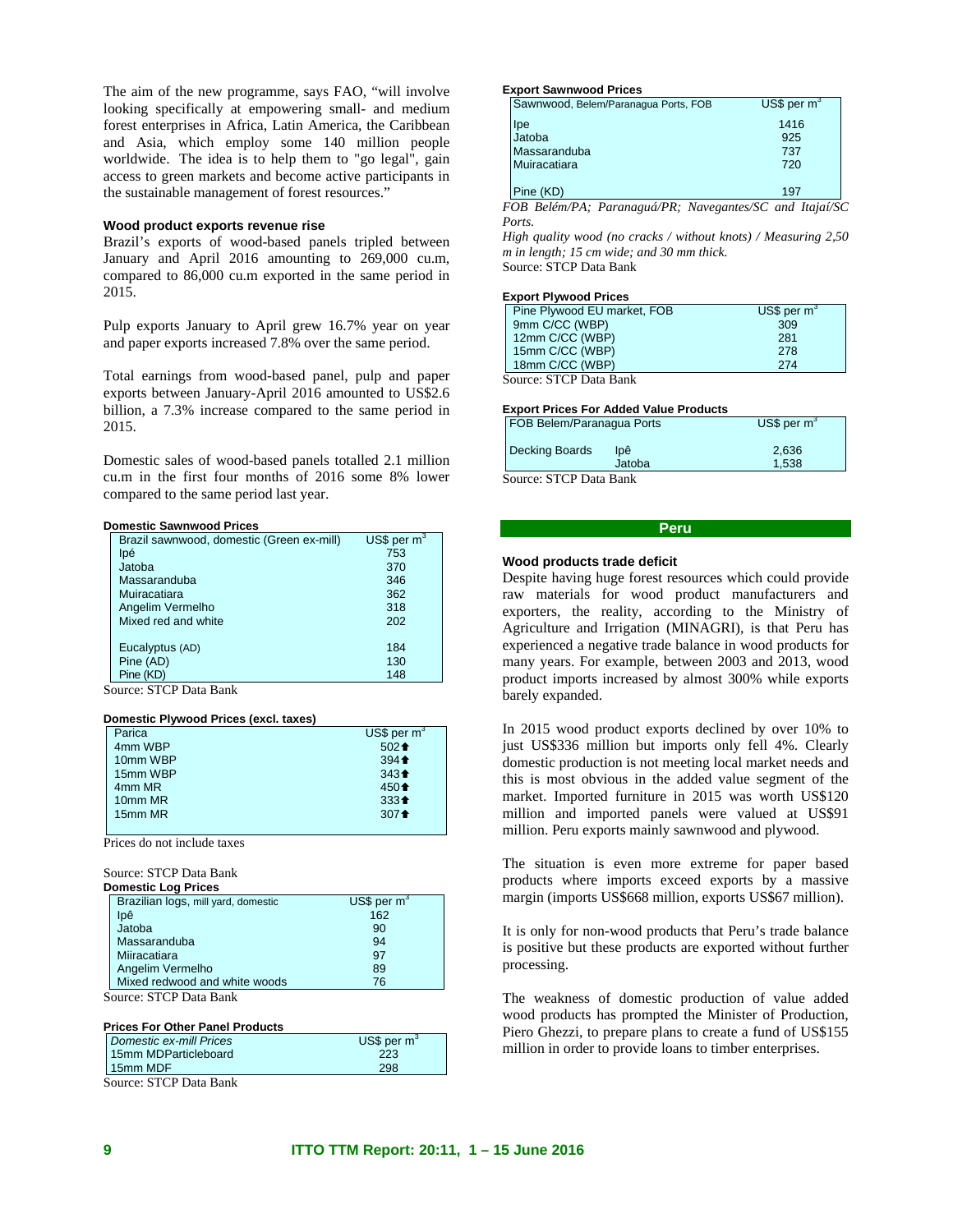# **Wood tracking course for enterprises**

At the Center for Productive Innovation and Technology Transfer (CITE) a course on wood drying was conducted with the support of Germany.

The course was specifically for enterprises in the Ucayali Region which has a viable wood tracking system in place.

The course objective was to improve productivity in the drying process and was attended by 18 technicians from seven companies in the region (Maquiwood, Indefo, Sawmill Atalaya, K & B Company, Mapesac, Inforhuay and KYB). In addition 3 professors from the National University of Ucayali (UNU) and the National Intercultural University of the Amazon (UNIA) were on hand to assist.

# **Road map for the timber sector**

In support of the country's strategy to increase the competitiveness of timber sector in Peru the Ministry of Labour and Employment Promotion (PETM), together with the Center for Technological Innovation Wood (CITEmadera), met to layout a roadmap aimed at strengthening technical and educational levels in the sector.

The roadmap was designed with the support of representatives of private enterprise and the National Forest and Wildlife Service (SERFOR) and consists of four elements: forest management, plantation development, primary conversion and secondary processing.

This tool has been offered to the National Catalogue of Occupational profiles of the PETM which proposes and executes national and sectorial policies.

#### **Export Sawnwood Prices**

| Peru Sawnwood, FOB Callao Port      | US\$ per $m^3$ |
|-------------------------------------|----------------|
| Mahogany S&B KD 16%, 1-2" random    |                |
| lengths (US market)                 | 1570-1655      |
| Spanish Cedar KD select             |                |
| North American market               | 958-977        |
| Mexican market                      | 946-965        |
| Pumaquiro 25-50mm AD Mexican market | 545-598        |
|                                     |                |
|                                     |                |

| Peru Sawnwood, FOB Callao Port (cont.)          | US\$ per $m3$                              |
|-------------------------------------------------|--------------------------------------------|
| Virola 1-2" thick, length 6'-12' KD             |                                            |
| Grade 1, Mexican market                         | 474-564                                    |
| Grade 2, Mexican market                         | 426-467                                    |
| Cumaru 4" thick, 6'-11' length KD               |                                            |
| Central American market                         | 871-909 <sup><math>\triangleq</math></sup> |
| Asian market                                    | 919-973 <sup>+</sup>                       |
| Ishpingo (oak) 2" thick, 6'-8' length           |                                            |
| Spanish market                                  | 509-549                                    |
| Dominican Republic                              | 623-653                                    |
| Marupa (simarouba) 1", 6-13 length Asian market | 405-449                                    |

| <b>Domestic Sawnwood Prices</b> |                 |  |
|---------------------------------|-----------------|--|
| Peru sawnwood, domestic         | $US$$ per $m^3$ |  |
| Mahogany                        |                 |  |
| Virola                          | 186-217         |  |
| Spanish Cedar                   | 305-364         |  |
| Marupa (simarouba)              | 158-174         |  |

#### **Export Veneer Prices**

| Veneer FOB Callao port | US\$ per $m^3$ |
|------------------------|----------------|
| Lupuna 3/Btr 2.5mm     | 221-249        |
| Lupuna 2/Btr 4.2mm     | 234-266        |
| Lupuna 3/Btr 1.5mm     | 219-228        |
|                        |                |

#### **Export Plywood Prices**

| Peru plywood, FOB Callao (Mexican Market) | US\$ per $m3$ |
|-------------------------------------------|---------------|
| Copaiba, 2 faces sanded, B/C, 15mm        | 328-365       |
| Virola, 2 faces sanded, B/C, 5.2mm        | 466-489       |
| Cedar fissilis, 2 faces sanded.5.5mm      | 759-770       |
| Lupuna, treated, 2 faces sanded, 5.2mm    | 389-412       |
| Lupuna plywood B/C 15mm                   | 421-451       |
| B/C 9mm                                   | 366-385       |
| <b>B/C 12mm</b>                           | 350-360       |
| $C/C$ 4mm                                 | 389-425       |
| Lupuna plywood B/C 4mm Central Am.        | 370-393       |
|                                           |               |

#### **Domestic Plywood Prices (excl. taxes)**

| Iquitos mills                | US\$ per m3 |
|------------------------------|-------------|
| 122 x 244 x 4mm              | 508         |
| $122 \times 244 \times 6$ mm | 513         |
| 122 x 244 x 8mm              | 522         |
| 122 x 244 x 12mm             | 523         |
| Pucallpa mills               |             |
| 122 x 244 x 4mm              | 503         |
| $122 \times 244 \times 6$ mm | 511         |
| 122 x 244 x 8mm              | 513         |

### **Domestic Prices for Other Panel Products**

| US\$ per $m^3$ |
|----------------|
| 282            |
| 230            |
| 204            |
|                |

# **Export Prices for Added Value Products**

| Peru, FOB strips for parquet             |                         | US\$ per $m3$ |
|------------------------------------------|-------------------------|---------------|
| Cabreuva/estoraque KD12% S4S, Asian      |                         | 1296-138      |
| market                                   |                         |               |
| Cumaru KD, S4S                           | Swedish market          | 962-1095      |
|                                          | Asian market            | 1069-1112     |
| Cumaru decking, AD, S4S E4S, US market   |                         | 1188-1222     |
| Pumaquiro KD Gr. 1, C&B, Mexican market  |                         | 479-554       |
| Quinilla KD, S4S 2x10x62cm, Asian market |                         | 493-519       |
|                                          | 2x13x75cm, Asian market | 732-815       |

# **Japan**

# **Consumers are in no mood to spend**

As was widely expected Japan's Prime Minister has announced that the scheduled April 2017 increase in consumption tax will be postponed until October 2019. This decision effectively postpones the government's focus on reducing the budget deficit.

The reason quoted for the postponement was that the Japanese economy is not robust enough due to weak demand for exports especially in China and Asian emerging markets.

Analysts are of the opinion that Japanese consumers would not be able to face a further tax rise under the current economic conditions as suggested by the latest consumer confidence data.

The survey indicates that, while there are positive views on prospects for wages, consumers are in no mood to spend and are tucking any gains into savings or paying off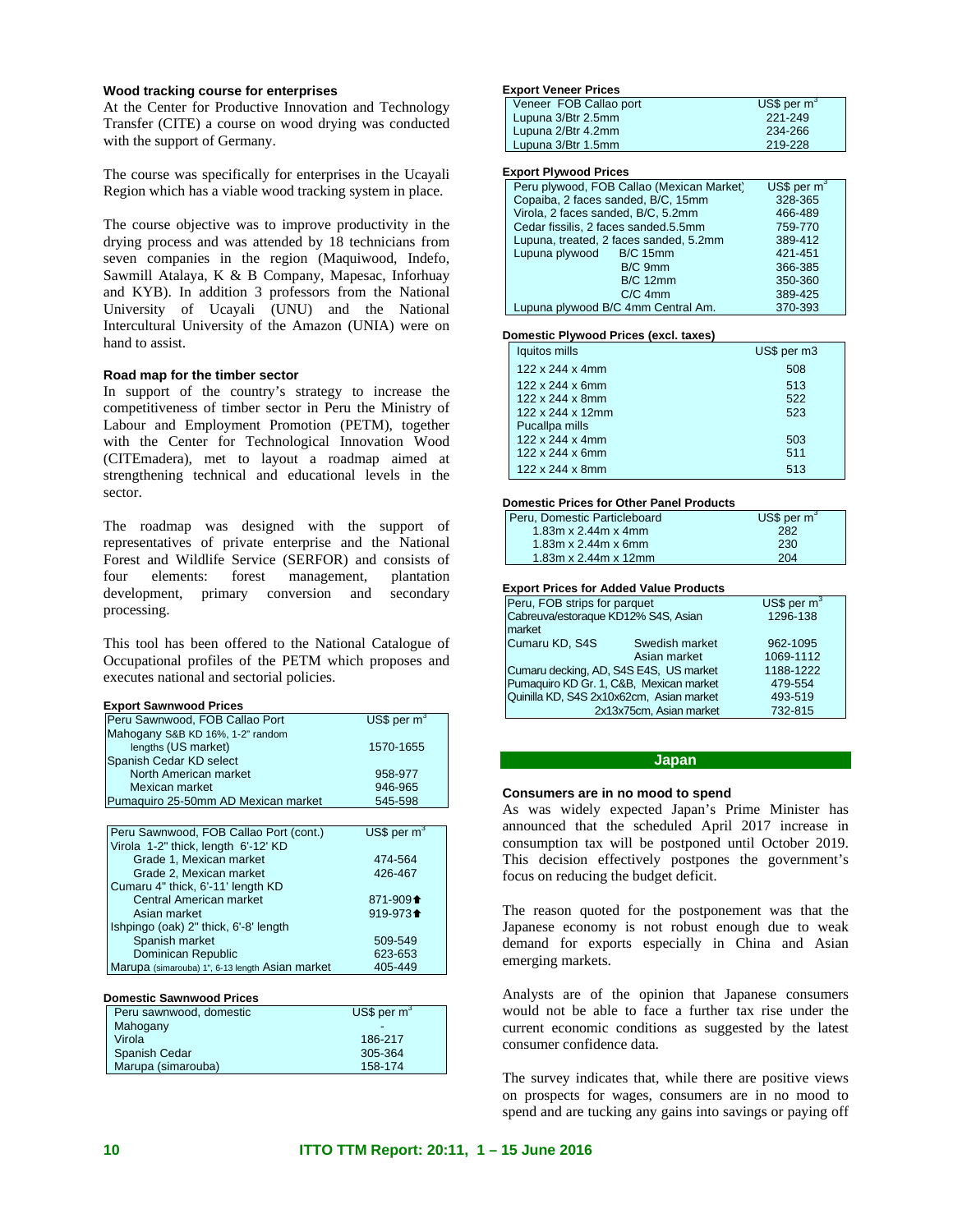debts. It is improving consumer spending that is key to turning the Japanese economy around.



Source: Cabinet Office, Japan

### **Yen hits a two-week high on sales tax delay**

The strengthening of the yen against the dollar is impacting profit expectations especially of exporters.

As prospects for a market driven fall in the yen/dollar rate seems unlikely analysts now expect the Bank of Japan will, after its next meeting, expand its asset purchases.

The yen continued to strengthen after the government announced that the scheduled sales tax rise will be postponed.



### **Onset of rains delays home repairs in quake area**

The rain season has started in Japan and is set to continue until late July. The onset of the rains was first reported for Kyushu, the location of April's devastating earthquake.

Thousands of homes were destroyed or damaged in Kumumoto and construction companies have been flooded with orders to undertake repairs, demolition and rebuilding.

At present many damaged homes are relying on waterproof sheets on the roof but with the rains becoming heavier home owners are likely to face even more problems.

Some people who had to abandon their homes after the earthquakes are moving into temporary housing but there are still around 7,000 people in evacuation centres.



Source: Ministry of Land, Infrastructure, Transport and Tourism, Japan

The planned construction of 4,600 temporary housing units in Kumumoto will be delayed because of the arrival of the rains season and because the local government cannot secure enough land.

# **Japan's furniture imports**

The value of Japan's imports of wooden bedroom furniture fell almost 16% in the first quarter of 2016 compared to the first quarter in 2015 and April import figures from Japan's Ministry of Finance shows that the downward trend continued especially for kitchen and bedroom furniture.



Data source: Ministry of Finance, Japan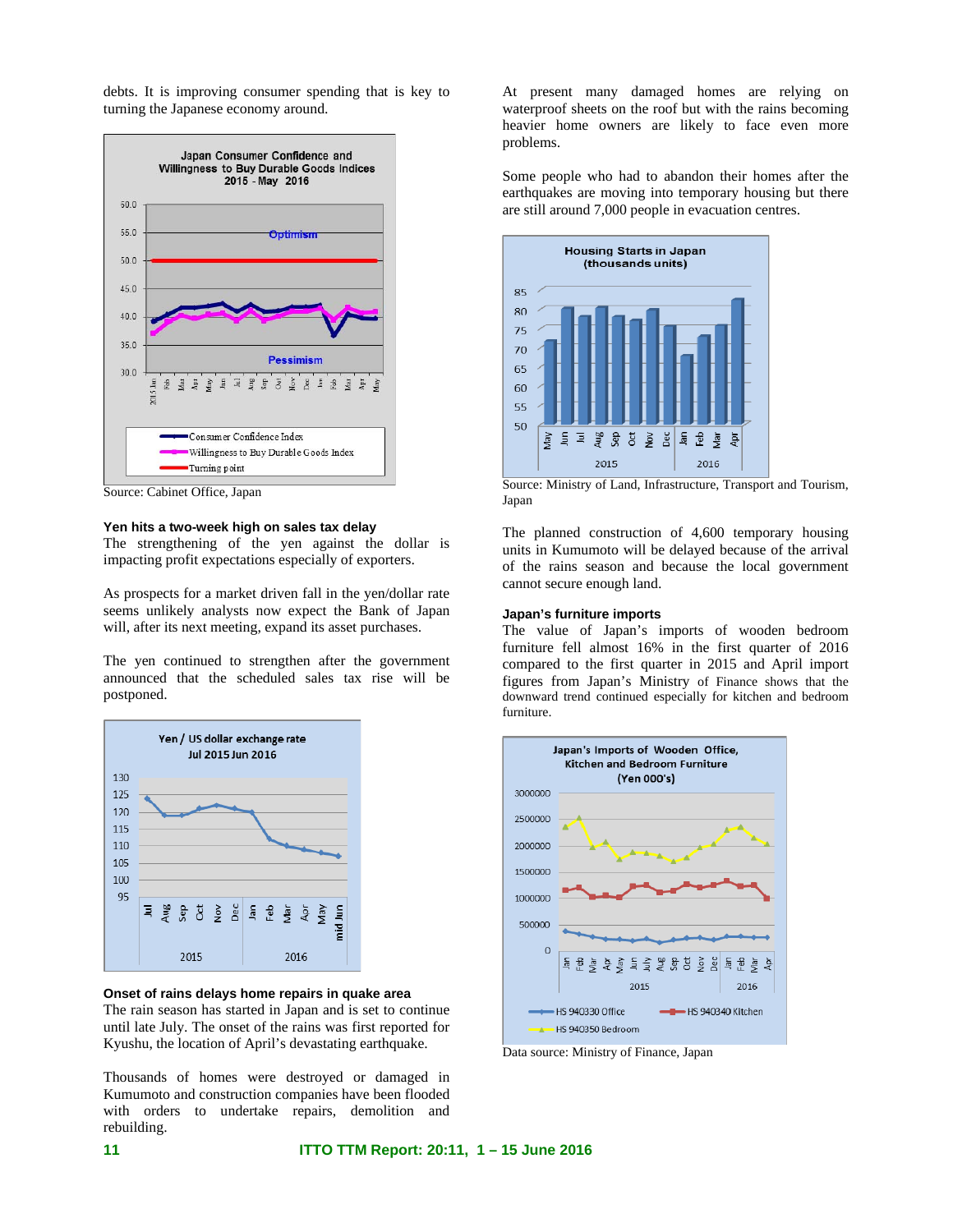# **Attitudes of Japanese companies operating overseas**

Much of the furniture shipped to Japan is manufactured in Japanese overseas companies or from joint venture operations. The Japan Bank for International Cooperation (JIBC) conducts regular surveys of trends in overseas investment and their 2015 survey offers a thoughtful insight to current trends.

The full JIBC survey results can be found at: https://www.jbic.go.jp/wpcontent/uploads/press\_en/2015/12/45909/English.pdf

The following extract from the report describes current attitudes of Japanese companies with overseas operations.

- Medium-Term stance
- Given the state of the global economy companies cautious but 80% of respondents were ready to expand overseas operations.
- Promising Countries

India was identified as the most as the promising followed by Indonesia and China. Interest in Brazil and Russia has fallen sharply and companies considering investment in Mexico, USA and the Philippines need to see an improvement in those economies before expanding operations.

- Management Challenges How to expand markets, Develop of competitive products, finding individuals capable of managing overseas operations and understanding local demand drivers were the main challenges identified.
- Management through M&A Mergers and acquisitions were stated as an important means of securing effective management.
- Greater role of domestic business Many companies signaling expansion of overseas plants identify that expand domestic business is a significant driver. Some companies have relocated from China back to Japan because of falling domestic business.
- Productivity in Japan and Overseas Survey respondents said while delivery times in plants in Japan and overseas was at about the same most said labour productivity in overseas plants was lower than in Japanese plants.
- Business Stance in China China is viewed as an attractive location for overseas operations but respondents cited concerns on the direction of the Chinese economic and rising wage levels. Some companies expressed concern on the political and diplomatic situation between Japan and China.
- Infrastructure challenges China and the developed ASEAN countries were recognised as having good local infrastructure but that there is room for improvement.

# **Office furniture imports (HS 940330)**

Year on year, imports of office furniture in April 2016 were up 14.5% but compared to the previous month there was a slight drop in the value of imports. China continues as the major shipper of wooden office furniture to Japan. The relative position of the second and third ranked suppliers switches between Portugal, Poland and Italy every month. In April 2016 Portugal was ranked second followed by Poland.

In March this year Italy was ranked second followed by Poland. Despite the good performance of Portugal, Italy and Poland shippers in Asia account for the bulk of shipments of office furniture to Japan (64% in April 2016).

The top three suppliers account for almost 80% of Japan's wooden office furniture imports but China saw its share of imports drop 22% from a month earlier but there was a spike in imports from Portugal. Portugal accounted for 16% of April imports.

# **Office furniture imports**

|              | Imports Apr. 2016     |  |
|--------------|-----------------------|--|
|              | <u>Unit 1,000 Yen</u> |  |
| S. Korea     |                       |  |
| China        | 141473                |  |
| Taiwan P.o.C | 13419                 |  |
| Hong Kong    | 903                   |  |
| Vietnam      |                       |  |
| Thailand     | 3174                  |  |
| Malaysia     | 1873                  |  |
| Philippines  | 931                   |  |
| Indonesia    | 3439                  |  |
| Sweden       |                       |  |
| Denmark      | 3237                  |  |
| UK           |                       |  |
| Netherlands  |                       |  |
| Belgium      |                       |  |
| France       | 333                   |  |
| Germany      | 11256                 |  |
| Switzerland  | 389                   |  |
| Portugal     | 42350                 |  |
| Italy        | 9579                  |  |
| Finland      | 250                   |  |
| Poland       | 15979                 |  |
| Lithuania    | 605                   |  |
| Czech Rep.   |                       |  |
| Slovakia     | 4434                  |  |
| Canada       |                       |  |
| USA          | 6816                  |  |
| New Zealand  |                       |  |
| Total        | 260440                |  |

Data source: Ministry of Finance, Japan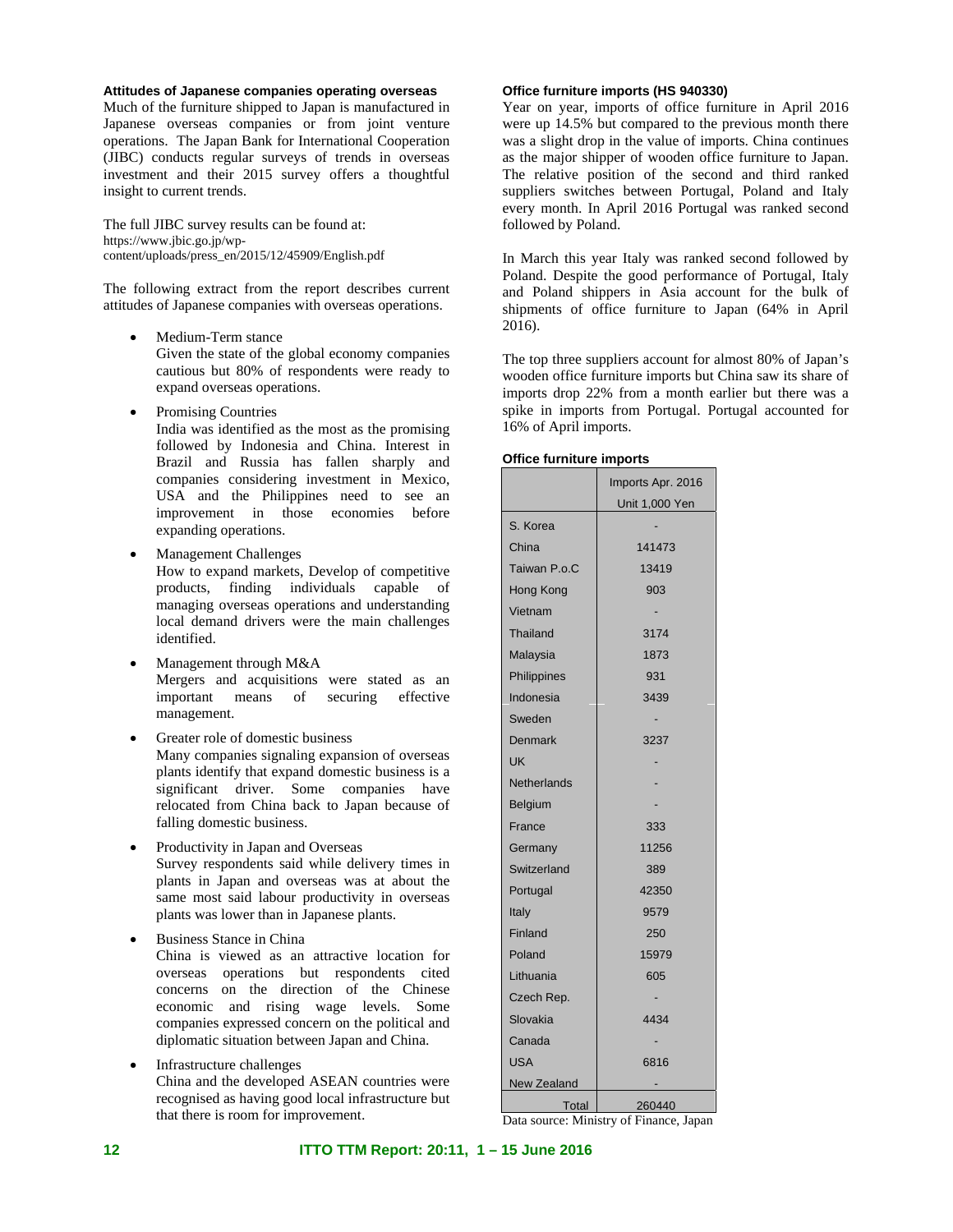# **Kitchen furniture imports (HS 940340)**

April saw a massive 21% fall in Japan's imports of kitchen furniture with shippers in the top three countries, Vietnam (-24%), Philippines (-20%) and China (-21%) all feeling the strain. Year on year wooden kitchen furniture imports in April 2016 were down 6%.

At 37% of April imports Vietnam maintained its top ranked position in terms of import sources. The Philippines (25%) and China (15%) were close behind. Asian suppliers of kitchen furniture accounted for 94% of Japan's April 2016 imports, a position held for many years.

Germany is the only significant non-Asian shipper of kitchen furniture but could only capture a 3.5% share of April 2016 imports.

# **Kitchen furniture imports**

|              | Imports, Apr 2016 |
|--------------|-------------------|
|              | Unit 1,000 Yen    |
| S. Korea     |                   |
| China        | 146772            |
| Taiwan P.o.C | 227               |
| Vietnam      | 365564            |
| Thailand     | 10061             |
| Malaysia     | 13955             |
| Philippines  | 253273            |
| Indonesia    | 147563            |
| India        |                   |
| Denmark      | 292               |
| UK           |                   |
| France       |                   |
| Germany      | 35100             |
| Italy        | 7086              |
| Poland       |                   |
| Austria      | 1951              |
| Romania      | 4772              |
| Canada       | 4860              |
| USA          | 3245              |
| Total        | 994721            |

Data source: Ministry of Finance, Japan

# **Bedroom furniture imports (HS 940350)**

Year on year the value of Japan's April 2016 imports of bedroom furniture was largely unchanged but compared to March imports there was a 5.5% decline.

As has been the case for months, the top three shippers of bedroom furniture to Japan in April continue to be China (57%), Vietnam (30%) followed by Thailand a distant 4%. Asian exporters of bedroom furniture accounted for over 90% of Japan's April 2016 imports.

#### **Bedroom furniture imports**

|                                      | Imports, Apr 2016 |
|--------------------------------------|-------------------|
|                                      | Unit 1,000 Yen    |
| China                                | 1169898           |
| Taiwan P.o.C                         | 45877             |
| Vietnam                              | 606388            |
| Thailand                             | 84461             |
| Malaysia                             | 41349             |
| Philippines                          | 604               |
| Indonesia                            | 12463             |
| Cambodia                             |                   |
| Pakistan                             | 517               |
| Sweden                               | 557               |
| Denmark                              | 683               |
| UK                                   |                   |
| Belgium                              |                   |
| France                               | 396               |
| Germany                              | 215               |
| Switzerland                          | 1173              |
| Spain                                |                   |
| Italy                                | 11057             |
| Poland                               | 26862             |
| Russia                               | 1775              |
| Austria                              | 4555              |
| Romania                              | 2658              |
| <b>Turkey</b>                        | 1802              |
| Estonia                              |                   |
| Latvia                               |                   |
| Lithuania                            | 11132             |
| Croatia                              | 2911              |
| Bosnia/Herzegovina                   | 646               |
| Slovakia                             | 5148              |
| <b>USA</b>                           | 1753              |
| <b>Mexico</b>                        | 367               |
| Australia                            |                   |
| Total<br>$\mathbf{D}_{\alpha}$<br>Æ. | 2035247<br>. с т  |

Data source: Ministry of Finance, Japan

# **Trade news from the Japan Lumber Reports (JLR)**

*The Japan Lumber Reports (JLR), a subscription trade journal published every two weeks in English, is generously allowing the ITTO Tropical Timber Market Report to reproduce news on the Japanese market precisely as it appears in the JLR.* 

*For the JLR report please see: http://www.nmokuzai.com/modules/general/index.php?id=7*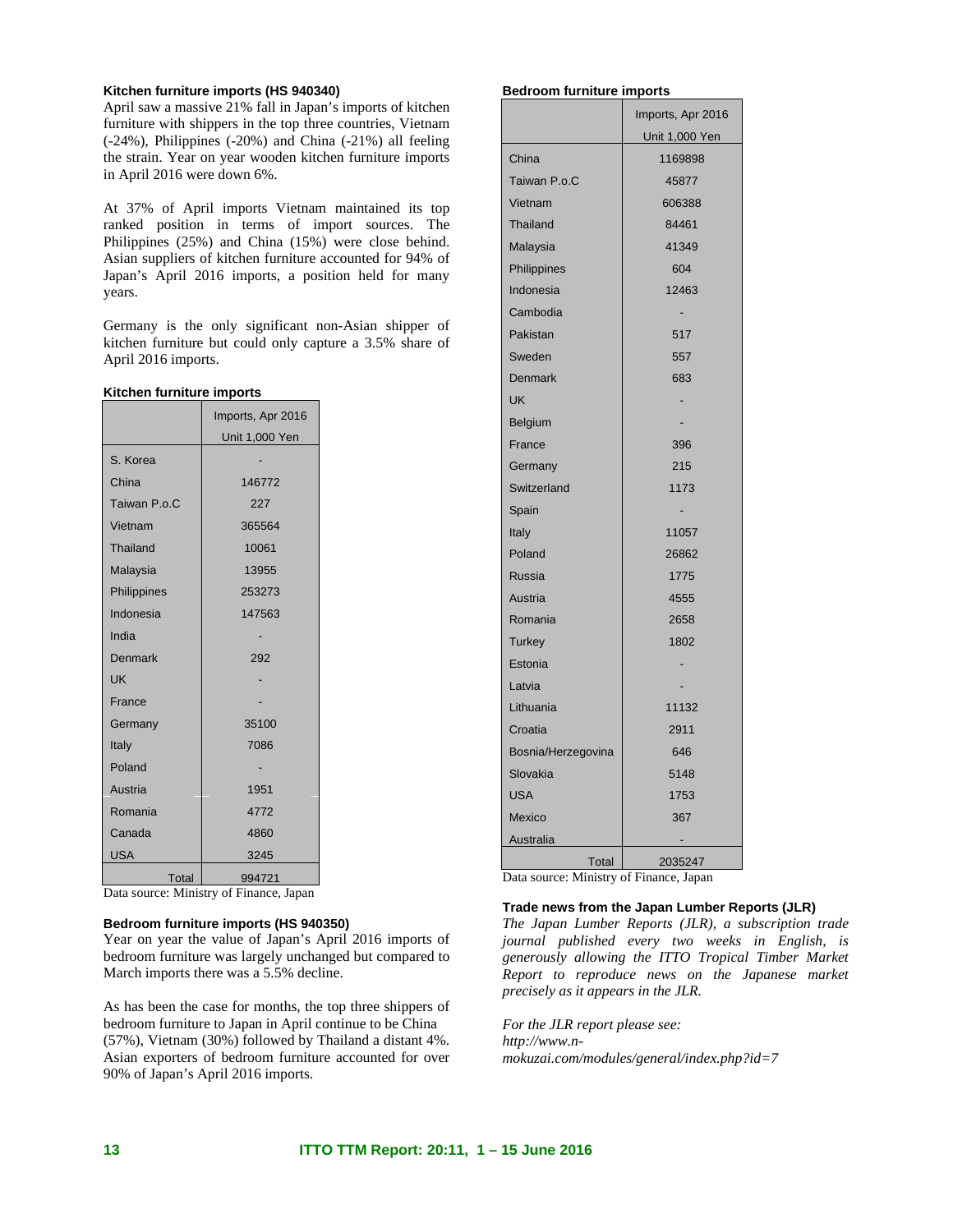# **2015 Imported plywood market**

Market of imported South Sea hardwood plywood suffered prolonging supply and demand adjustment. The supply in 2015 was 2,885,800 cbms, 17% less than 2014, about 600,000 cbms decrease. Previous low was 2009 with 2,840,000 cbms. The supply in the first quarter of 2016 continues trending down by 12%.

The market has been in slump since August last year so sluggishness has been more than seven months so that the importing trading companies are seriously reviewing import plywood business by steady loss.

The supply from two major sources, Malaysia and Indonesia decreased considerably. Malaysian supply was record low by 18% or about 260,000 cbms down. Indonesian supply was also down by 16.5 % or about 170,000 cbms, next low behind 2009.

The supply decrease of 600,000 cbms in 2015 was uniform from all the sources. Three major supply sources of Malaysia, Indonesia and China all reduced about 17% respectively.

However, difference is becoming obvious in 2016. For the first quarter of 2016, Malaysian supply decreased by 22.6% compared to the same period of last year while Indonesian supply increased by 3.4% (China decreased by 12.4%). Supplying items make this difference.

Trend of Malaysian supply is rather heavy in early period of the year. In 2015, January arrivals were the highest in 2015 with over 130,000 cbms and three month average in the first quarter 2015 was 120,000 cbms. Monthly average supply in 2015 was 100,000 cbms.

The monthly supply declined down to 95,500 cbms during September and December 2015 but the market continued bleak so import curtailment still continues now. Actually monthly import in the first quarter this year was down to 92,500 cbms, 22.6% less than the same quarter last year.

Meantime, Indonesia acted much sooner to reduce the supply. The largest factor to influence the cost of imported plywood is exchange rate. The yen started softening since late August of 2014. Average rate of about 102 yen per dollar during January and August 2014 moved to 107 yen during September and October 2014 then reached 119 yen by December.

Reflecting this change of yen rate, Indonesian monthly average supply of about 99,000 cbms during January and July 2014 dropped sharply down to 78,000 cbms during August and December 2014. Monthly average of about 70,000 cbms in the second half of 2014 continued in 2015 so the monthly average in 2015 was 71,500 cbms compared to 85,500 cbms in 2014.

The main item of Indonesian supply is floor base plywood and as soon as the yen got weak, the floor manufacturers in Japan reduced the purchase to the minimum. The supply from Indonesia has been steady with about 70 M cbms a

month. Unlike commodity item of concrete forming panel, distribution route of floor base is short to final user of floor manufacturers.

With fierce competition of price war of floor products, the manufacturers are very sensitive to the price of floor base so higher cost automatically reflects import curtailment.

Roughly speaking, if the yen rate is between 100 yen to 110 yen, import of floor base is restricted to 70,000 cbms and if the yen got stronger, the manufacturers speculate to build up the inventory of import plywood. In short, the supply depends on new housing starts and yen's exchange rate.

When the yen was weak like 121 yen per dollar in 2015, the floor manufacturers seriously consider shifting to use domestic softwood plywood but tide changed in 2016 to strong yen.

The rate was 118 yen in January, 115 yen in February, 110 yen in March and April then in May, it shot up to 105 yen momentarily. Looking at this trend, the floor manufacturers stopped considering to switch to softwood plywood because strong yen reduces import cost, which narrows price difference between hardwood base and softwood plywood so it is much easier for floor manufacturers to use tropical hardwood plywood, which they have been using for years.



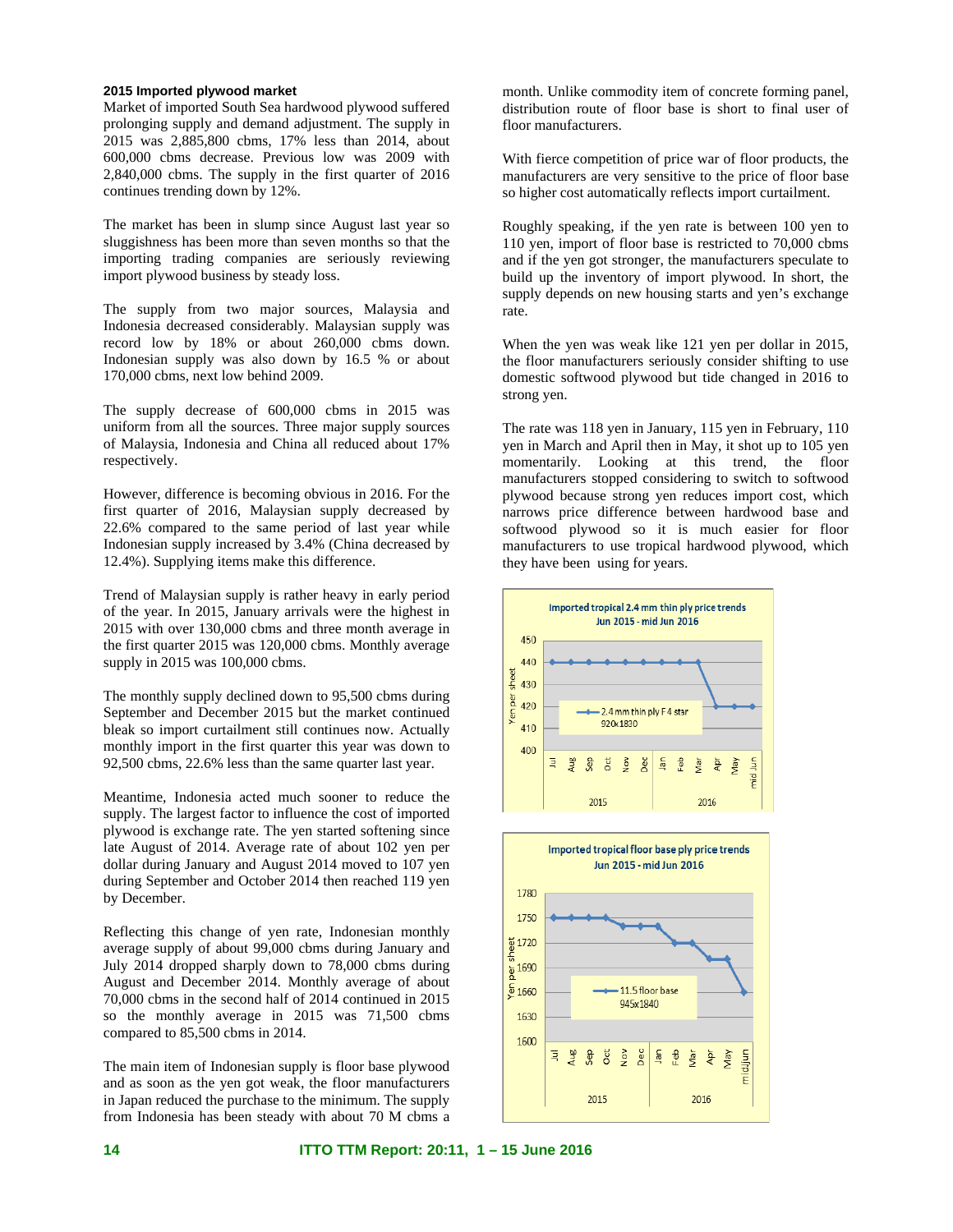

The floor manufacturers have been testing domestic softwood plywood to see if replacement is possible since late 2014 with a lot of time and cost so they prepare for any change of supply situation and change of exchange rate.

Now market of Malaysian plywood is different from Indonesian as supplying item from Malaysia is heavy to concrete forming panel, which is commodity item and wholesalers and distributors buy and sell sometimes in speculation. Since there are many layers in distribution channel and the demand is not steady. Therefore, slump since last summer is simply caused by lack of demand.

Major wholesalers in Tokyo think that real recovery of the demand will come in late 2016 or later with the reason that the Olympic Games in 2020 would generate many construction activities. Large construction works would take two to three years to complete so start-up should be in late 2016 or early 2017. Large construction companies are not taking large orders before busy season arrives, which maybe one of the reasons that demand for concrete forming panel has been so slow since last summer.

If this forecast is right, concrete forming panel market would stay depressed through 2016 with very low import volume then the boom would come in late 2016 and on for two to three years.

 Now immediate problem is if the volume from Malaysia continues as low as 90,000 cbms a month for a balance of this year in depressed market, the importers may not be able to justify such poor business. If such supply curtailment continues all through the year, will it be possible to increase the supply when the demand recovers.

Steering of the business is very difficult. The suppliers in Malaysia may not be able to cope with such sudden change of the market in terms of log supply with severe control of illegal harvest in Sarawak, Malaysia.

Meantime domestic plywood manufacturers are making softwood concrete forming panels to take over hardwood panels.

# **South Sea (Tropical) logs**

Log supply in Sarawak, Malaysia has been dropping considerably without any sign of improvement.

In Sarawak, control on illegal harvest is severe, which reduces total log supply. Since last March, India resumed log purchase, which pushes log prices up and log prices for Japan are up by about \$5 per cbm.

Sarawak meranti regular log prices for Japan are US\$273- 278 per cbm FOB. Meranti small are US\$253 and meranti super small are US\$238. Price increase on logs in Japan is difficult as plywood plants are curtailing the production because of slump of plywood market. Log supply in PNG and Solomon Islands is increasing.

# **Keytec markets scaffolding plywood**

Keytec Co., Ltd. (Tokyo), started manufacturing and marketing domestic larch scaffolding plywood on top of South Sea hardwood scaffolding plywood.

There is demand for South Sea hardwood scaffolding plywood with kapur, keruing and apiton but such species are becoming hard to acquire and the prices have been steadily climbing. Meantime, domestic larch is readily available and the prices are not affected by fluctuation of exchange rate so it started manufacturing larch plywood, which prices are about 30% lower than South Sea hardwood plywood.

It had inspection by the Plywood Scaffolding Safety Technical Association to see if the product has satisfactory standard the Association stipulates. By the test, bending strength is 15.8 N/mm3, much harder than cedar. Also even if it is left outdoor for three months, bending strength is within stipulated standard the Association sets.

Traditional South Sea hardwood scaffolding plywood has thickness of 28 mm, width of 240 mm with length of 2 and 4 meters but larch plywood has thickness of 35 mm with the same width and length of hardwood. Weight of both is 22-24 kilogram. Because of lighter specific gravity, thickness of larch is thicker.

Raw material of larch logs are supplied from Nagano, Yamanashi and some from Gunma prefecture. It consumes about 1,000 cbms of larch a month to make 15,000 sheets of scaffolding plywood.

 Key Tec newly introduced scarf jointer to make 4 meter with 1.8 metre veneers and layup line, which makes lamination with blue in order to manufacture domestic larch plywood.

The president commented that this should promote using domestic species and challenge is to acquire certificate by the Green Purchase law.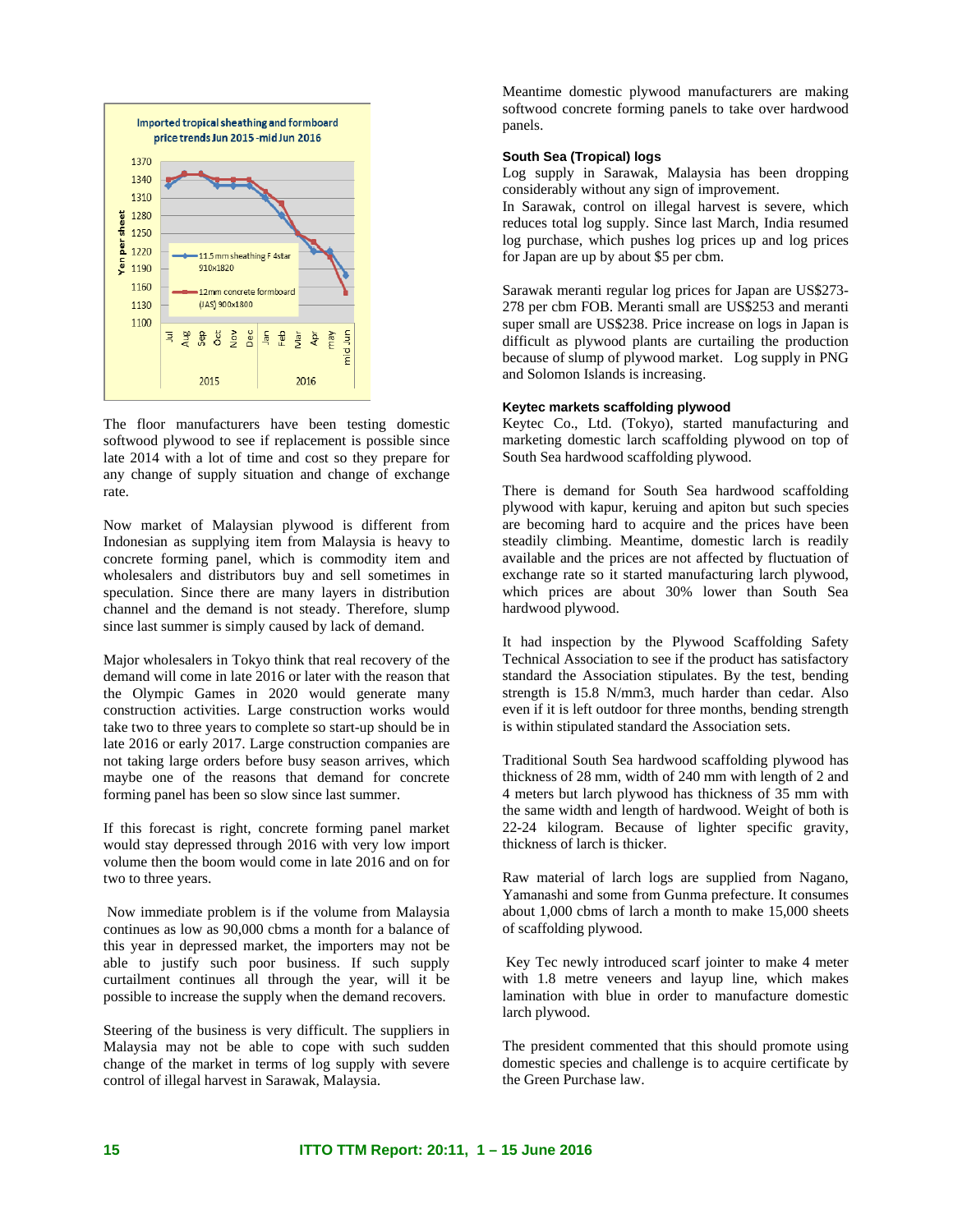# **PanaHome advances overseas**

PanaHome Corporation (Osaka) has been advancing overseas recently. PanaHome Asia Pacific (Singpore), 100% subsidiary of PanaHome established PanaHome Gobel Indonesia (Jakarta,

Indonesia) with the purpose of housing development in Indonesia.

This is a joint venture company with Gobel International (Jakarta), which manufactures and markets electric appliances and home appliances. PanaHome advanced to Taiwan in 2010 and Malaysia in 2012.

It announced a plant that PanaHome MKH Malaysia, consolidated subsidiary of PanaHome will put up and market 490 units built for sale and 305 units of condominium jointly with local developer, MKH.

It introduces W-PC method (Wall precast concrete method), which speeds up construction time and shortens by about three months compared to traditional brick pileup method.

# **KND accepts trainees from Myanmar**

KND Corporation (Tokyo), logistical dealer and transporter of construction materials and also is engaged in construction works, has started accepting trainees from Myanmar for house building business.

Trainees are eight. At the beginning, five will start at Chiba's training center for basic study then three more will come in September. After basic training on building technique, they will engage in actual works.

The company says that text is written in Myanmar's language edited by the Japanese construction experts, which has sophisticated content but is easy to learn by concentration.

The president of the company says that the company prepares educational system to learn Japanese construction technique to give technical knowledge, which should respond to various requirements house builders requirement.

Trainees will be supplemental work force since shortage of construction workers will be serious problem. At the same time, the trainees will be able to use what they learn in Japan in Myanmar, where the economy is expected to expand rapidly.

The company is originally engaged in logistic works then it expands the business of installation of system kitchen and unit bath with renovation of houses. It does handle installation of insulation and foundation sills with how to put up building then applying metal fittings on precut materials so it covers wide area of construction works.

# **Misawa Home considers overseas development**

Regarding overseas business, Misawa Homes (Tokyo) has been test marketing in Australia and plans to establish a local corporation for market research then will build four test units in Melbourne and five units in Brisbane to examine local housing market. It will develop housing business tied with local builder eventually.

The president says that it needs to examine local market since Australia has different culture and housing demand so it will prepare supply system as it continues examining the market.

 In Japan, it plans to increase percentage of value added housing like smart house. It also plans to develop medium high buildings in populated region since it uses property in big cities much effectively so it tries to attract house buyers to heavy steel framed fire proof five stories model unit, which can be used for multi family dwelling together with stores and rental units.

Also as new demand in future, compact condominiums for single and aged dwellers and composite facilities then it will actively develop non-residential units such as renovation of large buildings.

 Together with such future plans, it is promoting structural change to improve profitability such as direct sales in large cities and it is reviewing manufacturing and assembly process. In Nagoya plant, it plans to expand panel manufacturing lines.

# **China**

# **China's PMI positive for three months in a row**

The May manufacturing purchasing managers index (PMI), announced by the National Bureau of Statistics, remained at the same level as in April just marginally in positive territory where it has hovered for three consecutive months.



The National Bureau of Statistics says among the five subindices comprising the official PMI, the production index, new orders index, supplier delivery time index were above the negative threshold while the employment and raw materials inventory indices were below the threshold.

The PMI was held up say analysts due to aggressive monetary stimulus in the first quarter.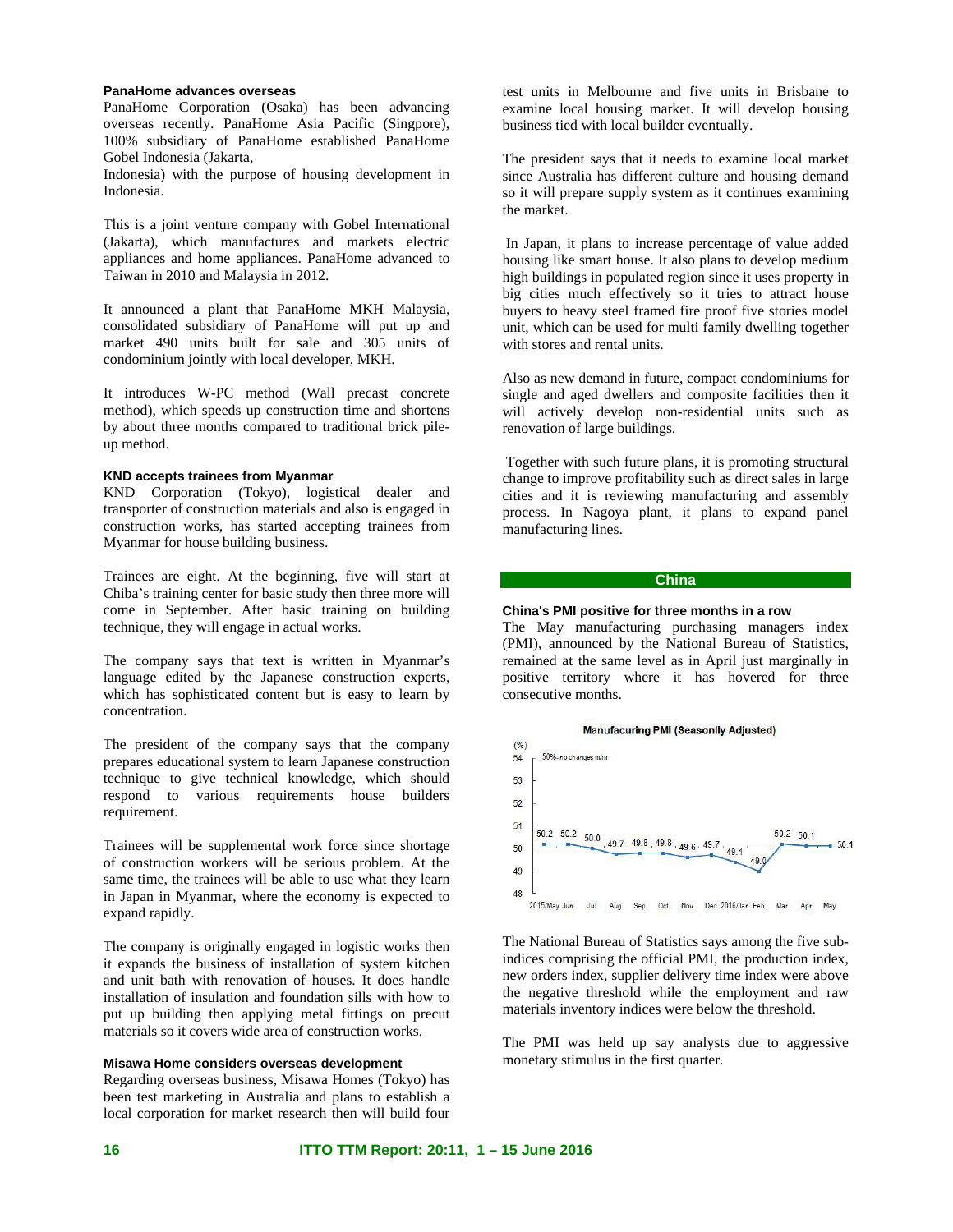# **Made in China 2025 - centre-piece of the latest 5 year plan**

The Hong Kong Trade Development Council (HKTDC) has published a thoughtful overview of China's 13th Five-Year Plan: The Challenges and Opportunities of Made in China 2025.

The HKTDC paper can be found at: http://economists-pick-research.hktdc.com/businessnews/article/Research-Articles/China-s-13th-Five-Year-Plan-The-Challenges-and-Opportunities-of-Made-in-China-

2025/rp/en/1/1X000000/1X0A6918.htm?DCSext.dept=12 &WT.mc\_id=6143966

The HKTDC writes "The 13th Five-Year Plan states clearly that efforts will be made to optimise development of the modern industry system, whereby structural reform will be implemented on the supply side.

In particular, the development strategy of building China into a manufacturing powerhouse under the Made in China 2025 initiative will be implemented in greater depth in order to enhance the innovation capability of the manufacturing industry and strengthen the industrial base.

This includes manufacturing key basic materials and core parts and components, developing new-type manufacturing such as smart production, enhancing quality and brand building, as well as advancing traditional industry upgrading and eliminating outdated production capacity in order to add a new competitive edge to the manufacturing industry."

The plan describes the steps to be taken to streamline industrial and business management, raise administrative efficiency, reform the financial system and enhance the efficiency of the financial services sector in support of modernizing manufacturing.

# **Ambila dominates redwood furniture market**

Observers report that the current demand in China for ambila (Pterocarpus erinaceus) is for between 8- 9,000 containers per month. However, existing container arrivals total only 4,100 with around 2,000 coming through Guangdong, 500 via Dongyang in Zhejiang province, 500 through Shanghai and Zhangjiagang with a further 300 containers landing in both Zhejiang and Hebei Provinces. Ambila also goes by the names bani, tolo and ban.

The sales of ambila furniture in the top tier cities account for 5% of total sales. This jumps to 15% in second tier cities, 50% in third tier cities and 10% in rural areas. Ambila furniture products comprise around 50% of the redwood furniture market.

# **First okoume logs through Zhenjiang Port**

Over 8,000 cubic metres of okoume logs from Equatorial Guinea were recently imported through Zhenjiang Port, Jiangsu Province. This was the first time for African timbers to enter China through Zhenjiang Port. The port of Zhenjiang is on the south bank of the Yangtze River between Nanjing and Changzhou.

After inspection and quarantine the okoume logs were trucked to Linyi City of Shandong Province. Zhenjiang Port is becoming entry point in support of the national strategic timber reserve policy and is the first purpose built timber port.

The species and volumes of timber imports through Zhenijang port have been increasing this year in tandem with the opening of special timber wharf at the port. Up to the end of April some 450,000 cubic metres of logs have entered China through this port.

# **Imported laminated flooring is popular amongst young consumers**

According to a recent market survey young Chinese consumers prefer imported laminated flooring over domestic products.

The main reasons cited for this preference were the wide choice of colours especially if available in 'pavement' styles, even at the expense of foot comfort.

Other reasons for the preference for imported laminated floorings were convenient installation as imported laminated flooring can be glue-less with an interlocking slot design which is easy for consumers to install by themselves.

Consumers also reported that imported laminated flooring is durable and with better anti-slip features than domestic flooring.

Prices for imported laminated flooring are considered reasonable for many middle class Chinese. Current retail prices for imported laminated flooring are in the region of RMB3-700/panel, well down on the RMB8-1,000 seen in 2012.

Consumers also rate the environmental performance of imported flooring higher than domestic products.

The Standard E0 for European flooring is less than 0.9mg/L formaldehyde emission while the Standard for domestic flooring (E1) is "not exceeding 1.5mg/L formaldehyde emissions".

Local experts note that the market share of imported laminated flooring is less than 20% in Guangzhou City but anticipate sales of imported laminated flooring could reach a 50% market share within the next five years.

# **Furniture enterprises relocate to Qingfeng**

It has been reported that furniture enterprises in Beijing and Xianghe (Hebei Province) have been relocating to Qingfeng County in He'nan Province and this is being encouraged by the administration in Qingfeng County.

It is reprted that as many as 400 furniture enterprises have relocated which in 2015 earned Qingfeng County the title of 'Furniture Industry Base – 2015'. The administration has been encouraging furniture clusters in the county.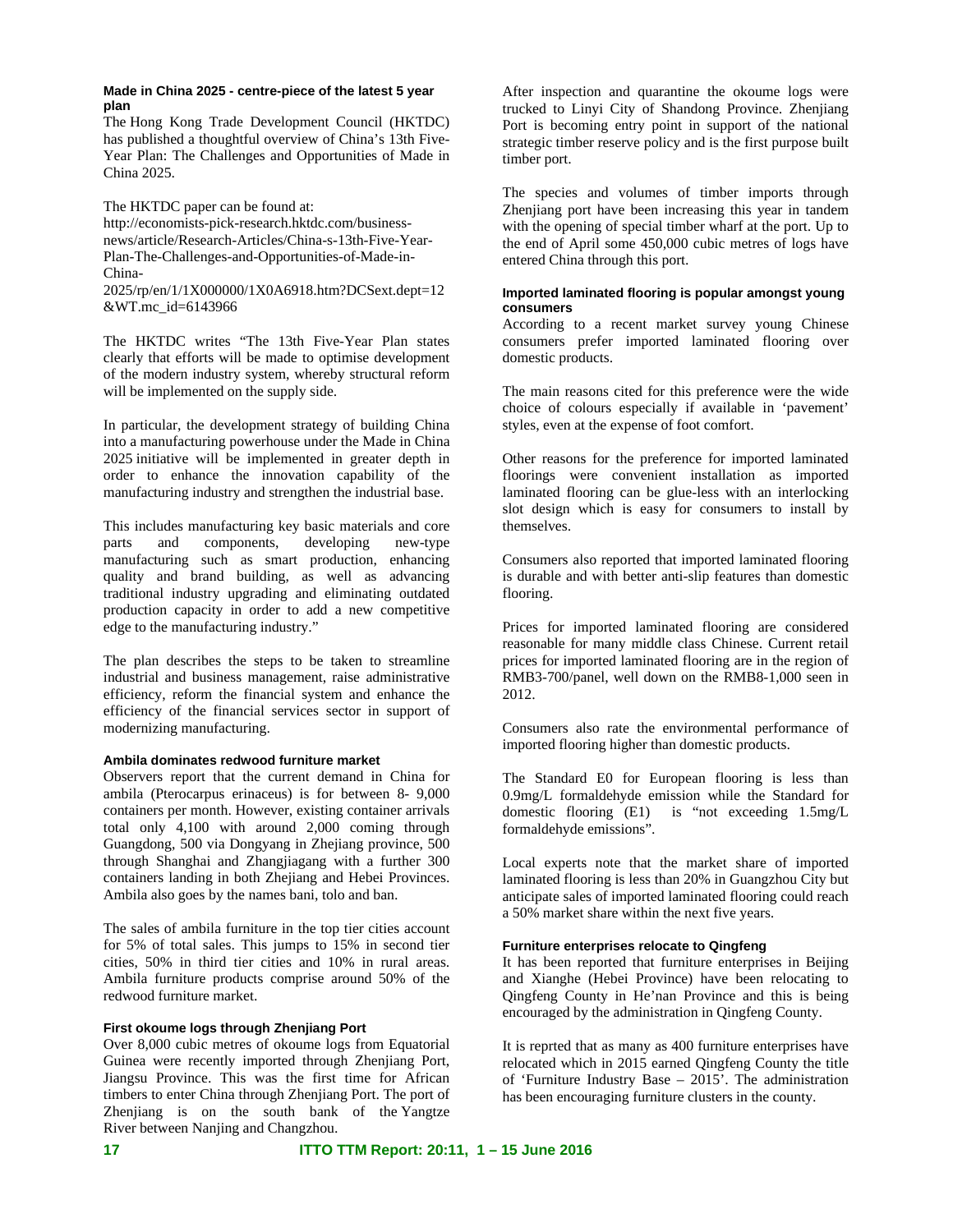#### **Guangzhou Yuzhu International Timber Market Wholesale Prices**

|                | Logs                  | yuan/cu.m   |
|----------------|-----------------------|-------------|
| Merbau         | dia. 100 cm+          | 4-6000      |
| Bangkirai      | dia. 100 cm+          | 3200-4200   |
| Kapur          | dia. 80 cm+           | 2700-3000   |
| Ulin           | All grades            |             |
| Lauan          | dia. 60 cm+           |             |
| Kempas         | dia. $60 \text{ cm}+$ | 2200-3000   |
| Teak           | dia. 30-60<br>cm      | 8500-11500  |
|                | Logs                  | yuan/cu.m   |
| Greenheart     | dia. $40 \text{ cm}+$ |             |
| Purpleheart    | dia. 60 cm+           | 3000-4500   |
| Pau rosa       | $dia.60 cm+$          | 2000-2500   |
| lpe            | dia. 40 cm+           | 3200-3600   |
| yuan per tonne |                       |             |
| Cocobolo       | All grades            | 27000-40000 |

# **Sawnwood**

|          | Sawnwood | yuan/cu.m   |
|----------|----------|-------------|
|          |          |             |
| Makore   | Grade A  | 7000        |
| Zebrano  | Grade A  | 9500-12500  |
| Walnut   | Grade A  | 9500-18000  |
| Sapelli  | Grade A  | 7000-7500   |
| Okoume   | Grade A  | 4300-4700   |
| Padauk   | Grade A  | 16500-18000 |
| Mahogany | Grade A  | 7000-7500   |

| Sawnwood    |               | yuan/tonne  |
|-------------|---------------|-------------|
| Ulin        | all grades    | 9000-10000  |
| Merbau      | special grade | 8600-9500   |
| Lauan       | special grade | 4300-4500   |
| Kapur       | special grade | 5000-6000   |
| <b>Teak</b> | special grade | 14000-20000 |

| Sawnwood               |            | yuan/cu.m   |
|------------------------|------------|-------------|
| Cherry                 | FAS 2 inch | 9000-11000  |
| <b>Black</b><br>walnut | FAS 2 inch | 15000-18000 |
| Maple                  | <b>FAS</b> | 8200-10000  |
| White oak              | <b>FAS</b> | 7500-13000  |
| Red oak                | <b>FAS</b> | 6500-8300   |
| Finnish pine           | Grade a    | 2600-2900   |

| Sawnwood     |                      | yuan/cu.m |
|--------------|----------------------|-----------|
| Maple        | Grade A              | 9000-9500 |
| <b>Beech</b> | <b>Special Grade</b> | 5200      |
| Ash          | no knot              | 5700-6300 |
| Basswood     | no knot              | 2800-3300 |
| Oak          | no knot              | 5300-5700 |
| Scots pine   | no knot              | 2100      |

# **Zhangjiagang Timber Market Wholesale Prices**

| Logs, All grades | Yuan/tonne |
|------------------|------------|
| Sapelli          | 3000-4000  |
| Kevazingo        | 8000-32000 |
| Padouk de afric  | 2400-3100  |
| okoume           | 1400-1800  |
| Okan             | 2400-2800  |
| Dibetou          | 2200-2500  |
| Afrormosia       | 5500-6500  |
| Wenge            | 4700-5500  |
| Zingana          | 3400-4800  |
| Acajou de afica  | 3000-3500  |
| Ovengkol         | 3850-4300  |
| Paorosa          | 5900-6600  |
| Merbau           | 3500-5800  |
| Lauan            | 1800-2020  |
| Kapur            | 2020-2500  |
| Keruing          | 1700-2200  |
| Geronggang       | 1600       |
| kauri            | 1700-1850  |
| Amoora           | 1900-2080  |
| Calophyllum      | 2150-2350  |
| Red ganarium     | 1300-1400  |

# **Shanghai Furen Forest Products Market Wholesale Prices**

| Logs All grades    | 000's yuan/tonne |
|--------------------|------------------|
| Bois de rose       | 130-250          |
| Red sandalwood     | 800-1800         |
| Siam rosewood      | 80-300           |
| Burma padauk       | $13 - 18$        |
| Rengas             | $8 - 10$         |
| Mai dou lai        | 6000-8000        |
| Neang noun         | 23-36            |
| Burma tulipwood    | $20 - 28$        |
| Cocobolo           | 28-120           |
| Morado             | $10 - 15$        |
| Ebony              | $12 - 40$        |
| Trebol             | $3.6 - 8$        |
| African sandalwood | $11 - 14$        |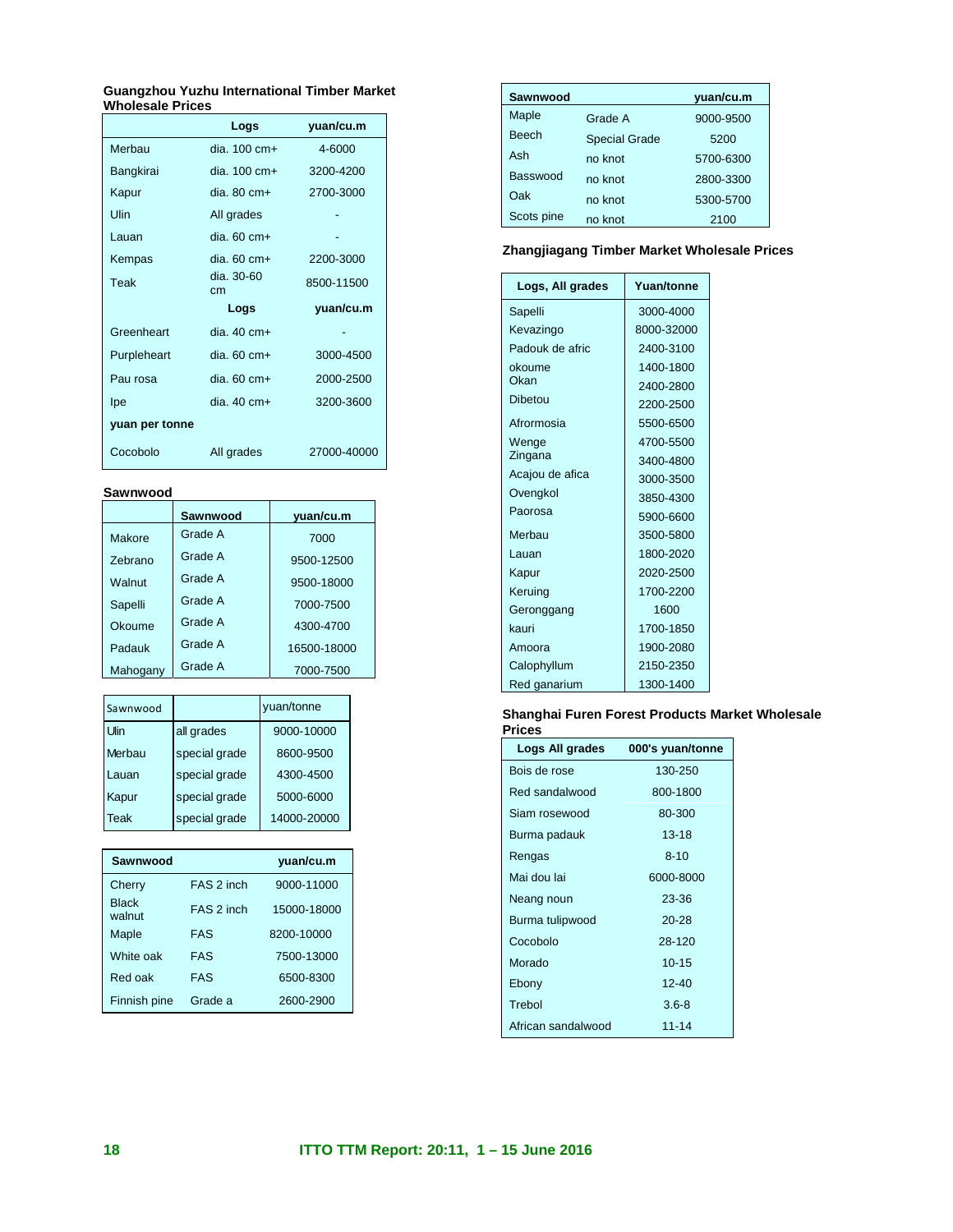# **Europe**

# **EU veneer market showing signs of recovery**

Preliminary analysis of Eurostat data indicates that the European veneer market, which was in decline between 2010 and 2014, staged a partial recovery in 2015.



Total EU veneer consumption increased by 9% from 1.47 million cu.m in 2014 to 1.60 million cu.m in 2015. This rise was driven both by a 7% rise in domestic production, from 1.17 million cu.m to 1.25 million cu.m, and a 12% rise in imports from 448,000 cu.m to 500,000 cu.m (Chart 1).

Slowly improving economic conditions in Europe have contributed to rising veneer consumption in key sectors, including veneered panels and flooring. There are also encouraging signs that veneer manufacturers may be making more progress to regain share lost to non-wood alternatives in recent years through innovations in processing to further improve resource efficiency and to develop new products.

3-D veneers are now ell established in Europe and have extended real wood veneers into applications previously dominated by plastics. As larger industrial markets for standardised veneer products have declined, there has also been a strong emphasis on more flexible servicing of smaller customer specific requests.

### **European oak in short supply**

Nevertheless, anecdotal reports suggest 2015 was another challenging year for the European veneer sector. Throughout 2015 and continuing into 2016, European veneer mills were suffering from shortages of veneer grade oak logs.

This was particularly the case for manufacturers of massproduced veneers for veneered panels and furniture.

Various factors contributed including intense competition in oak log procurement from barrel manufacturers and buyers in Asia and the relative weakness of the euro in 2015 which encouraged more focus on European oak, increasing the costs of imported logs while also making European oak more attractive to mills outside Europe.

Another significant development in 2015 was passage of a law in Ukraine on 9 April 2015 which imposed an export ban on unprocessed timber for 10 years effective from 1 November 2015 for all species (with the exception of pine banned from 1 January 2017).

While the law only became effective later in the year, it seems to have had an immediate impact to reduce EU imports of hardwood logs, particularly oak, from Ukraine. EU imports of Ukrainian oak logs were only 29,000 cu.m in 2015, down from 82,000 cu.m the previous year and figures closer to 200,000 cu.m prior to the economic crises.

While there was pressure on European oak supplies in 2015, the same cannot be said for other European hardwood species. Under-utilisation of beech remains a significant problem in Europe, while markets for other more specialised species have come under intense pressure from substitute materials. For example, large furniture manufacturers will only use ash veneers if they remain cost-competitive compared to artificial heavily structured surfaces.

EU exports of veneer have also came under pressure, declining 4% from 155,000 cu.m in 2014 to 149,000 cu.m in 2015, particularly due to a downturn in sales to Turkey, Morocco, Russia, and China. Recent market reports suggest this trend has continued into 2016

#### **EU veneer imports expanded in 2014 and 2015**

Chart 2 shows the long-term trend in imports of all veneer into the EU from outside the region between 2004 and 2015. It highlights the large drop in imports during the financial crises in 2009.

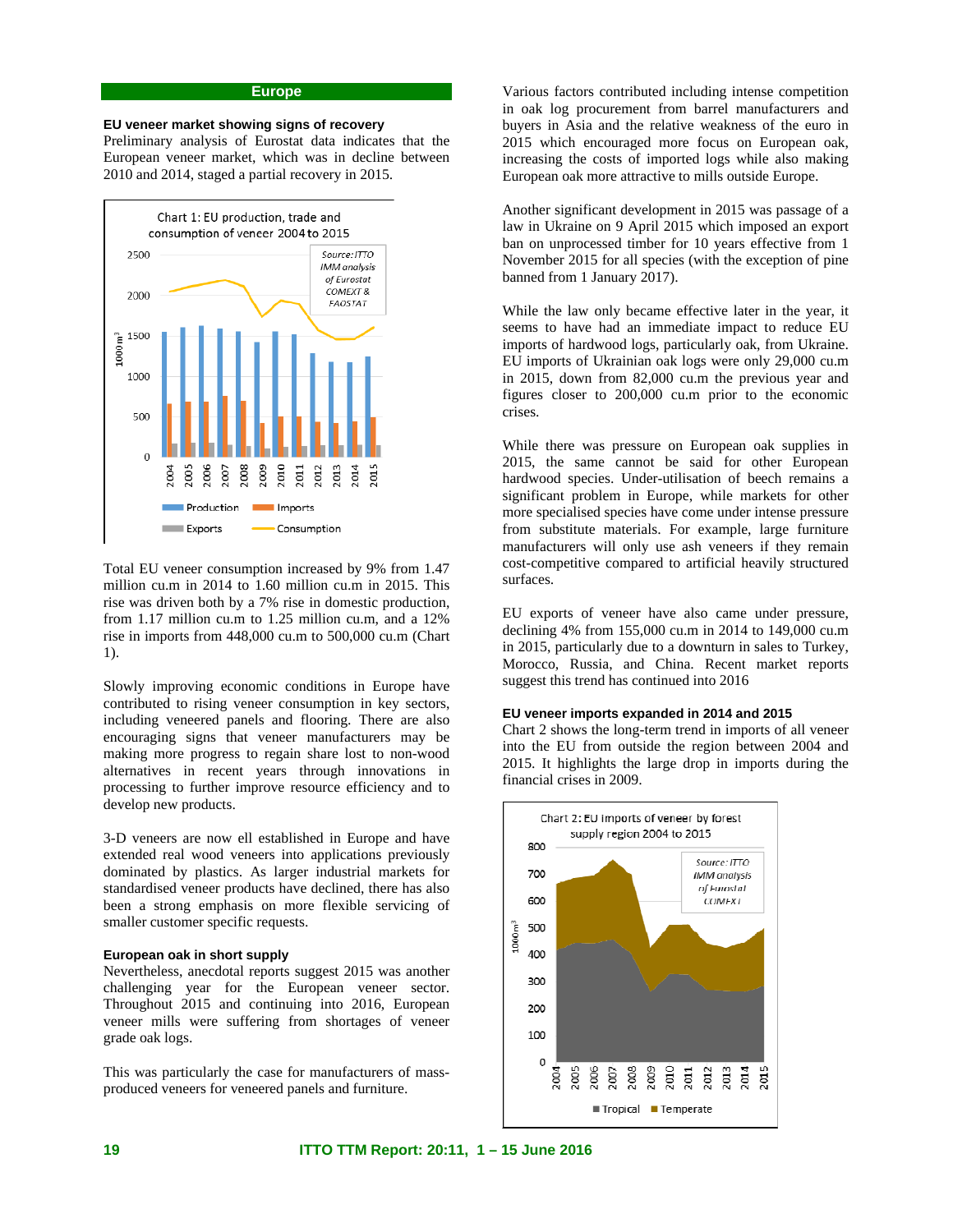After a partial recovery in 2010 and 2011, imports weakened in 2012 and 2013 but then rebounded again in 2014 and 2015.

EU imports of veneer from tropical countries increased 9% from 263,000 cu.m in 2014 and to 287,000 cu.m in 2015. Tropical countries accounted for 57% of all EU imports of veneer in 2015, down from 59% the previous year and 64% in 2010. EU imports of veneer from temperate countries increased 16% from 185,000 cu.m in 2014 to 215,000 cu.m in 2015.

The most noticeable trend in EU temperate hardwood veneer imports during the last five years has been a rise in volume and share from Ukraine, Russia and Serbia. The rise in Ukraine's share accelerated in 2015, likely related to the restrictions on log exports from that country.

Recent trends in EU imports of tropical hardwood veneer are strongly influenced by events in the plywood industry (Chart 3). The short-lived recovery in EU tropical veneer imports in 2010 and 2011 was primarily due to rising exports of rotary okoume veneers from Gabon to supply the European (mainly French) plywood manufacturing sector after Gabon imposed a total log export ban in May 2010.



The uptick in EU imports of tropical veneer in 2015 was mainly due to imports from Gabon, which increased 15% to 141,000 cu.m, with much of the volume destined for France. Demand for okoumé plywood picked up in Europe in 2015 due primarily to recovery in the Netherlands building industry and slow improvement in the French market.

The French company Rougier which produces okoumé veneers and plywood in France and Gabon, booked a 9.8% increase in revenues in its European business during 2015. Rougier reports an improved economic climate in Europe in 2015, a trend which continued into the first quarter of 2016.

In addition to Gabon, EU imports of tropical veneer also increased during 2015 from Cameroon (+21% to 30,200 cu.m), Congo (+2% to 15,700 cu.m), and Ghana (+26% to 9,400 cu.m). However imports from Côte d'Ivoire declined 2% to 66,800 cu.m.

# **Double digit growth in French and Italian tropical veneer imports**

Imports of tropical veneer into France and Italy, now the largest EU markets for tropical veneer, both registered double-digit growth in 2015, rising 15% to 116,258 cu.m and 19% to 67,626 cu.m, respectively. There were also significant increases in imports by Greece (+29% to 16,494 cu.m) and Romania (+37% to 14,860 cu.m).

Of the five largest EU markets for tropical veneer, Spain (- 14% to 36,608cu.m) was the only to report declining imports in 2015. However, imports also declined into Germany (-17% to 14299 cu.m) and Belgium (-44% to 7107 cu.m) during the period.

The positive trend in EU imports of veneer from tropical countries continued into 2016 (Chart 4). Imports were 73,300 cu.m in the first quarter, up 14% compared to the same period in 2015. Imports increased from all the main supply countries during the period including Gabon (+6% to 36,900 cu.m), Côte d'Ivoire (+11% to 16,800 cu.m), Cameroon (+45% to 5,900 cu.m), Congo (+72% to 5,100 cu.m) and Ghana (+42% to 2,800).



All the largest EU markets for tropical veneer have been importing more this year (Chart 5).

During the first quarter of 2015 compared to the same period in 2014, imports increased into France (+3% to 30,100 cu.m), Italy (+44% to 16,400 cu.m), Spain (+31% to 10,700 cu.m), Greece (+30% to 4,700 cu.m), Germany (+17% to 4,200 cu.m), and Belgium (+175% to 2,400 cu.m). These gains offset a 70% decline in imports by Romania to just 1,400 cu.m.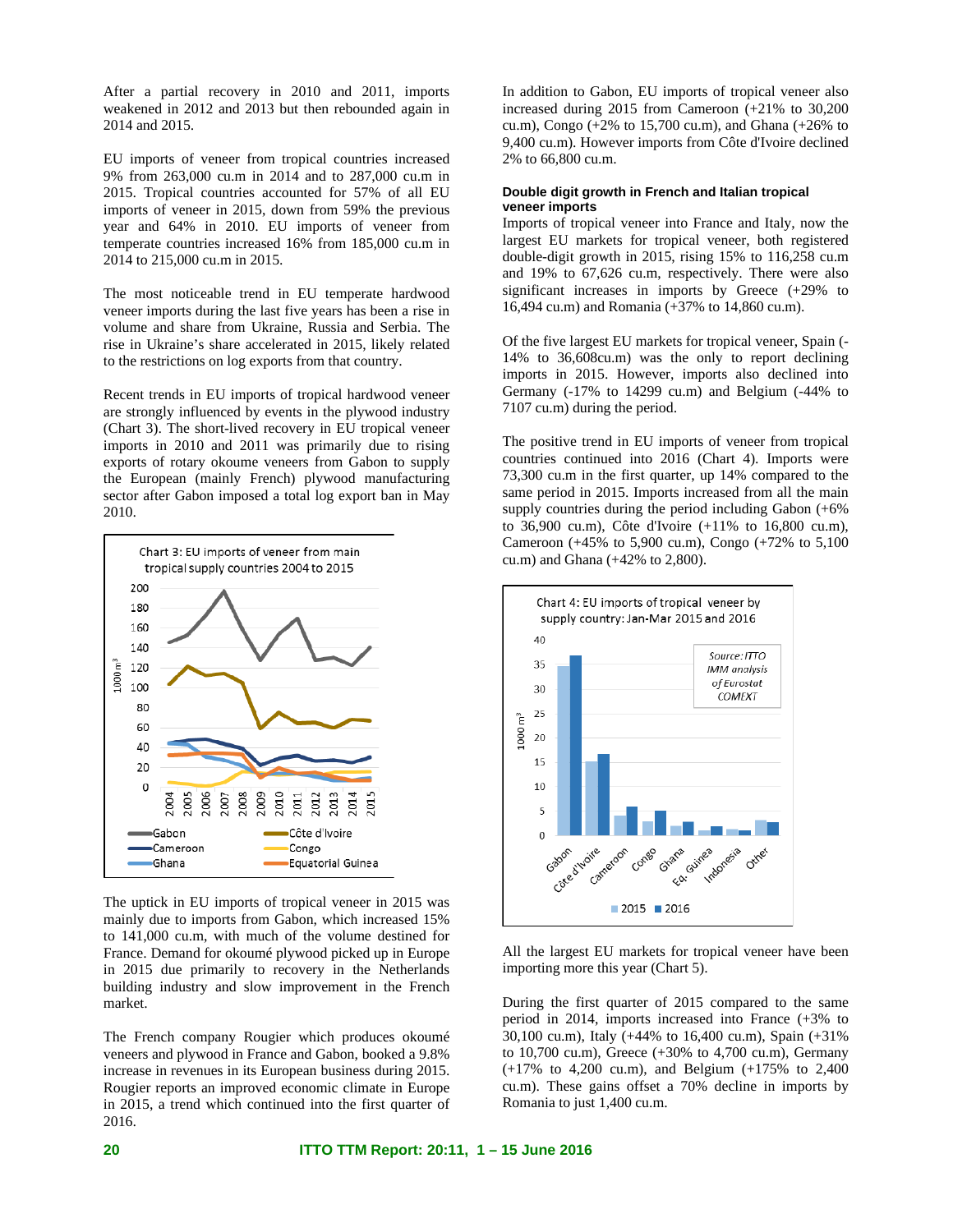

# **STTC Conference on tropical timber purchasing policies**

The title of the European Sustainable Tropical Timber Coalition (STTC) conference on June 23 is 'Real Impact Through Timber Purchasing Policies. The free-entry, oneday event in Rotterdam tackles sustainable timber purchasing policy implementation and building market demand for sustainably sourced tropical wood products. It is organized by Probos, with supporters including STTC principal partner the ETTF, the City of Rotterdam, Dutch Infrastructure and Environment ministry and local government sustainability body ICLEI.

The first session features keynote speakers on how procurement can shape and grow European sustainably sourced tropical timber sales and this can drive spread of sustainable forest management in supplier countries. Afternoon breakout discussion workshops will look at 'Timber Procurement Policies in Practice'.

Topics for private sector delegates will include the STTC's activities and future development, barriers to sustainable tropical timber becoming mainstream, tackling price differential between certified and non-certified timber, product substitution and image.

More information can be found at www.europeansttc.com For more contact Joyce Penninkhof joyce.penninkhof@probos.nl

# **Italy sets minimum requirement for certified or recycled timber in public procurement**

Italy's timber sector has seen advantages for the industry in a new law that at least 50% of wood products procured by government for public projects should be certified legal and sustainable, or recycled.

The regulation was passed at the end of 2015 and came into effect earlier this year. Its full title is 'Environmental provision to promote green economic measures and contain excessive use of natural resources'.

The new law stipulates that all public sector bodies ensure that at least half of tenders for timber and wood products by value meet a range of environmental criteria," said Stefano Dezzutto, Chief Executive of timber sector federation Fedecomlegno.

He added that the new ruling currently covers office and outdoor furniture, construction materials, windows and doors and said Fedecomlegno consulted on the drafting process.

Proof of origin can include FSC or PEFC certification, these schemes' recycled wood certificates, or an equivalent, which has to be independent third party verified and ISO-approved.

Fedecomlegno sees the new regulation boosting overall Italian demand for certified sustainable timber, especially wood-based panels used in furniture. It has also communicated the details to its members so they can be prepared.

# **SMEs target of NEPCon due diligence training**

According to a report by ETTF, a new pan-EU training programme aims to make EU Timber Regulation (EUTR) due diligence part of the 'standard way of doing' business for small to medium sized enterprises (SMEs).

The EU-funded initiative, 'Increasing awareness and capacity to support effective implementation of the EUTR', is being organised by not-for-profit international sustainability organisation NEPCon, with support from the Global Timber Forum.

The training courses, led by NEPCon experts, are free for and tarket timber sector SMEs. Delegates will also receive due diligence tools to take away, plus new risk assessment information for 40 supplier countries globally, accounting for 90% of Europe's timber imports. This data is also available to EUTR Competent Authorities and Monitoring Organisations.

NEPCon says the training aims to make due diligence 'an integral element in a company's administrative systems – even a business opportunity'. It is also undertaking a survey of to further assess EUTR businesses' compliance needs (see http://www.surveygizmo.com/s3/2817275/Legal-timber-

in-the-EU).

"Due diligence is, at heart, good business practice," said NEPCon. The project's ultimate aim is consistent implementation of the EUTR by EU SMEs. The courses will be run in Belgium, Denmark, Estonia, Germany, Holland, Latvia, Lithuania, Poland, Portugal, Rumania, Slovakia and Spain.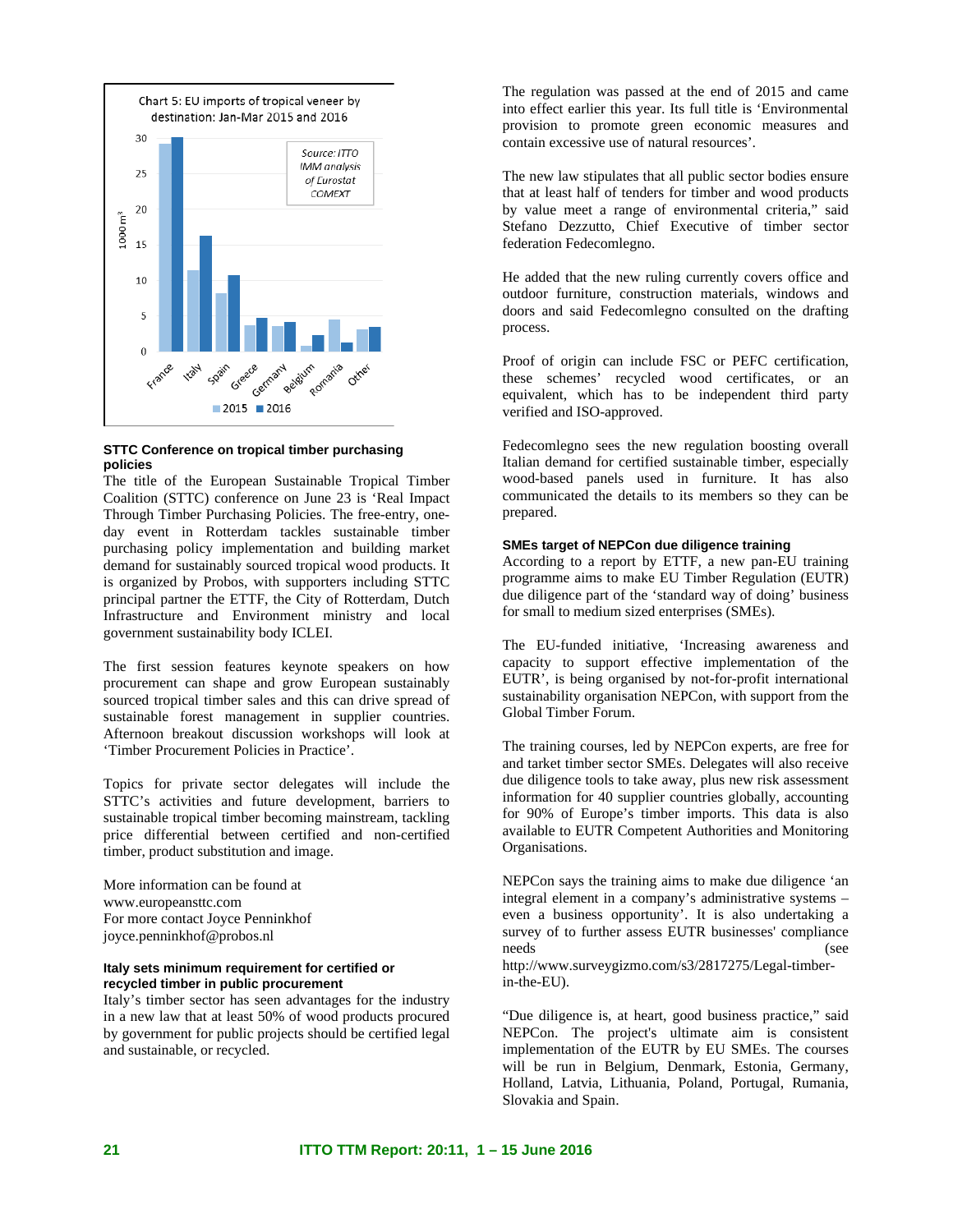**Call for Tenders: Support services for implementing the EU Timber Regulation and FLEGT Regulation** 

The Call for Tenders "Support services for implementing the EU Timber Regulation and FLEGT Regulation" has been published.

Time limit for receipt of tenders is 11 July 2016. The purpose of the contract is to provide support to the European Commission in assisting the EU Member States in monitoring the implementation and enforcement of the EU Timber Regulation (EUTR) and EU Forest Law Enforcement Governance and Trade (FLEGT) Regulation and in carrying out the specific tasks required from them by the Regulations, through monitoring trends in trade in timber and timber products, report preparation, compilation and analysis, monitoring implementation and enforcement measures, information to the public, and participation in meetings.

All relevant information can be found here: https://etendering.ted.europa.eu/cft/cftdisplay.html?cftId=1568

https://etendering.ted.europa.eu/cft/cftdisplay.html?cftId=1568

# **North America**

**Higher US imports sapelli, keruing, meranti and teak**  The US imported 79,266 cu.m. of sawn temperate and tropical hardwood in April worth \$42 million. While volumes declined 2% from March, the value of imports grew 2%.

As was the case in March, the value increase was primarily in tropical species. At US\$21 million and 18,842 cu.m. tropical sawnwood accounted for half of the total import value in April and just under one quarter by volume.

### **US Tropical Hardwood Imports by Source, cu.m**

|                        |          |        | $\%$   |
|------------------------|----------|--------|--------|
|                        | $Mar-16$ | Apr-16 | change |
| <b>Total imports</b>   | 19,828   | 18.842 | $-5%$  |
| Ecuador                | 4.497    | 3,551  | $-21%$ |
| <b>Brazil</b>          | 4.249    | 3.988  | $-6\%$ |
| Cameroon               | 1.938    | 2.588  | 34%    |
| Malaysia               | 2.030    | 2.776  | 37%    |
| Congo<br>(Brazzaville) | 1,241    | 1,298  | 5%     |
| Peru                   | 150      | 309    | 106%   |
| Indonesia              | 950      | 891    | $-6%$  |
| Ghana                  | 712      | 851    | 20%    |
| Cote d'Ivoire          | 355      | 158    | $-55%$ |
| Other                  | 3.706    | 2.432  | $-34%$ |

While the overall volume of tropical imports decreased in April, several species showed considerable gains, including sapelli, keruing, meranti and teak sawnwood.

#### **US Tropical Hardwood Imports by Species, cu.m**

|                  |        |        | $\%$   |
|------------------|--------|--------|--------|
|                  | Mar-16 | Apr-16 | change |
|                  | 19,828 | 18,842 | $-5%$  |
| Balsa            | 4,562  | 3,549  | $-22%$ |
| Sapelli          | 2,003  | 3,152  | 57%    |
| Acajou d'Afrique | 2,154  | 1.364  | $-37%$ |
| Keruing          | 1,881  | 2,450  | 30%    |
| lpe              | 3,001  | 2,955  | $-2%$  |
| Mahogany         | 1.644  | 998    | $-39%$ |
| Virola           | 923    | 653    | $-29%$ |
| Meranti          | 737    | 797    | 8%     |
| Cedro            | 919    | 454    | $-51%$ |
| Jatoba           | 166    | 158    | $-5%$  |
| Teak             | 232    | 405    | 75%    |
| Padauk           | 266    | 82     | -69%   |

Keruing imports from Malaysia were 2,154 cu.m. in April, up by one third from March. Cameroon is the main supplier of sapelli to the US and doubled shipments in April to 2,043 cu.m.

Lower balsa imports was mainly responsible for the overall decline in April imports of tropical sawnwood. Balsa imports were down 22% from March, but year-todate volumes are 3% higher than in April 2015.

Imports of ipe sawnwood declined slightly in April to 2,955 cu.m., but ipe imports from Brazil grew (2,848 cu.m.). Year-to-date ipe imports were down 19% compared to the same time last year.

Year-to-date imports of most tropical species were lower than in April 2015, with the exception of balsa and mahogany. Mahogany imports year-to-date increased 15% from last year.

#### **Canada imports more from Malaysia and Indonesia**

In April the value of Canadian imports of tropical sawnwood increased 18% from the previous month to US\$1.98 million. Year-to-date imports were 21% higher than in April 2015. Canadian imports were in April just under one tenth of the US market for tropical sawnwood.

The month-over-month growth was entirely in "other" tropical species, while imports of virola, imbuia and balsa (combined), sapelli, mahogany and meranti declined in April.

While trade data does not specify the species in the "other" category, data by country shows that almost half of the overall growth in tropical imports came from Malaysia. Imports from Malaysia were worth US\$147,987 in April, up 10% year-to-date.

Indonesia also greatly increased shipments to Canada in April. Imports from Indonesia were valued US\$230,969, up 15% year-to-date from April 2015.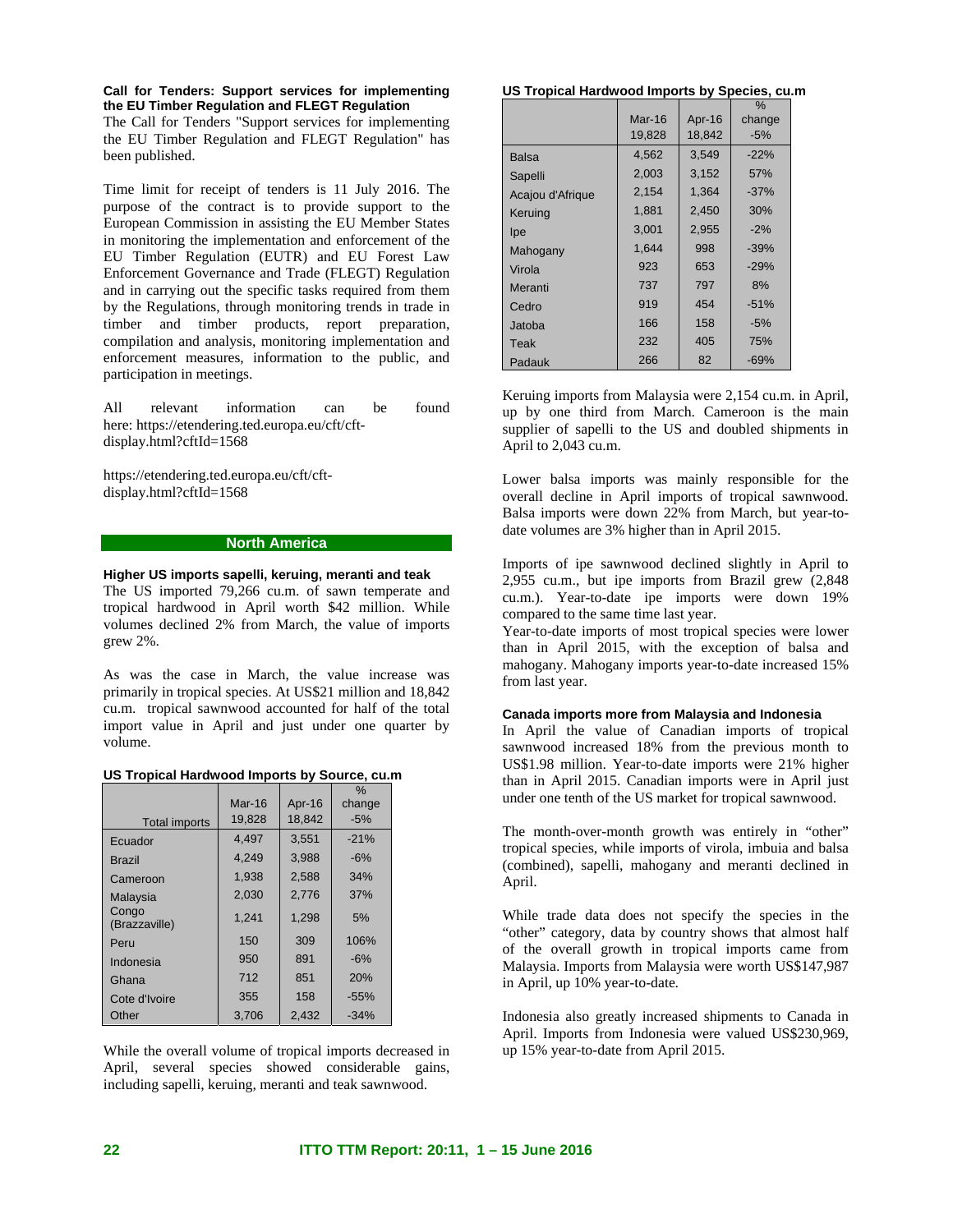## **American National Due Diligence certification for Danzer North America**

The Hardwood Plywood and Veneer Association announced that Danzer North America has been thirdparty certified under ISO 17065 for its due diligence program for legal timber, which includes all Danzer logs and wood products in North America. The program meets the American National Standard for Due Diligence in Procuring/Sourcing Legal Timber ANS LTDD 1.0 2015.

The American National Standard for Due Diligence represents a consensus of what the due diligence requirements are under the Lacey Act to purchase legal timber and wood products.

Through the Hardwood Plywood and Veneer Association an industry working group developed the voluntary standard, to which companies may self-certify or thirdparty certify, with or without ISO credentials. The association represents 90% of hardwood plywood stock panels and hardwood veneer manufactured in North America.

The standard is consistent with the "due care" checklist in the Department of Justice's settlement with Gibson Guitar over allegedly illegal timber from Madagascar and India. The standard defines a set of quality control guidelines for the internal management system of timber importers, manufacturers, wholesalers and retailers in the US.

# **Canada publishes voluntary formaldehyde standard**

The Canadian Standards Association has released a voluntary formaldehyde emissions standard. Published in May, the standard sets emission limits for composite wood products that are based on the California Air Resources Board requirements.

CAN/CSA‑0160 Formaldehyde Emissions Standard for Composite Wood Products, applies to composite wood products including unfinished composite wood panels, hardwood plywood (including composite and veneer core), particleboard, MDF and thin MDF.

Unlike the California standard, the Canadian standard allows for self-certification in addition to accredited thirdparty certification. Depending on the certification process, products are either labelled "Complies with CAN/CSA-O160" or "Certified to CAN/CSA O160".

The standard is available at no charge: http://shop.csa.ca/en/canada/wood/cancsa-o160- 16/invt/27039632016

**Disclaimer: Though efforts have been made to ensure prices are accurate, these are published as a guide only. ITTO does not take responsibility for the accuracy of this information.** 

**The views and opinions expressed herein are those of the correspondents and do not necessarily reflect those of ITTO.**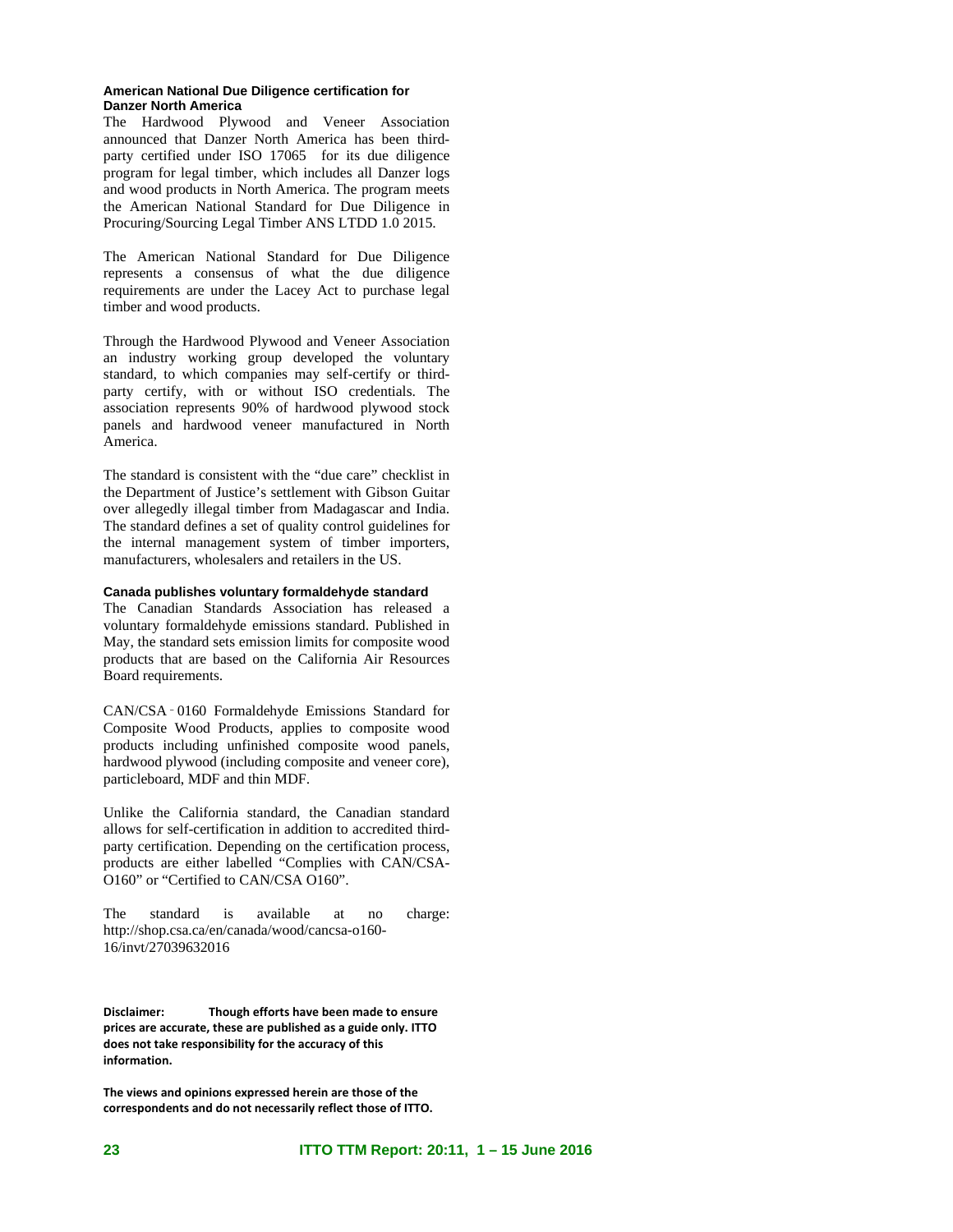# **US Dollar Exchange Rates**

# **As of 10 June 2016**

| <b>Brazil</b>        | Real      | 3.5825   |
|----------------------|-----------|----------|
| <b>CFA</b> countries | CFA Franc | 587.35   |
| China                | Yuan      | 6.558    |
| FU                   | Furo      | 0.8933   |
| India                | Rupee     | 66.927   |
| Indonesia            | Rupiah    | 13557    |
| Japan                | Yen       | 109.76   |
| Malaysia             | Ringgit   | 4.0618   |
| Peru                 | New Sol   | 3.3435   |
| UΚ                   | Pound     | 0.6817   |
| South Korea          | Won       | 1180.030 |

# **Exchange rate indices (Dec 2003=100)**





# **Abbreviations and Equivalences**

| Arrows           | Price has moved up or down                    |
|------------------|-----------------------------------------------|
| <b>BB/CC</b> etc | quality of face and back veneer               |
| BF, MBF          | Board foot, 1000 board foot                   |
| <b>Boule</b>     | bundled boards from a single log              |
| TEU              | 20 foot container equivalent                  |
| CIF, CNF         | Cost insurance and freight                    |
| C&F              | Cost and freight                              |
| cu.m cbm         | cubic metre                                   |
| <b>FAS</b>       | First and second grade of sawnwood            |
| <b>FOB</b>       | Free-on board                                 |
| Genban           | Sawnwood for structural use in house building |
| <b>GMS</b>       | <b>General Market Specification</b>           |
| <b>GSP</b>       | <b>Guiding Selling Price</b>                  |
| Hoppus ton       | 1.8 cubic metre                               |
| KD, AD           | Kiln dried, air dried                         |
| Koku             | 0.28 cubic metre or 120 BF                    |
| LM               | Loyale Merchant, a grade of log parcel        |
| MR., WBP         | Moisture resistant, Water and boil proof      |
| <b>OSB</b>       | <b>Oriented Strand Board</b>                  |
| <b>PHND</b>      | Pin hole no defect                            |
| QS               | <b>Qualite Superieure</b>                     |
| SQ, SSQ          | Sawmill Quality, Select Sawmill Quality       |

# **Ocean Freight Index**

# **Baltic Supramax Index June 2015 – mid June 2016**



Data source: Open Financial Data Project

The BSI (Baltic Supramax Index), published by the Baltic Exchange, is the weighted average on 5 major time-charter routes.